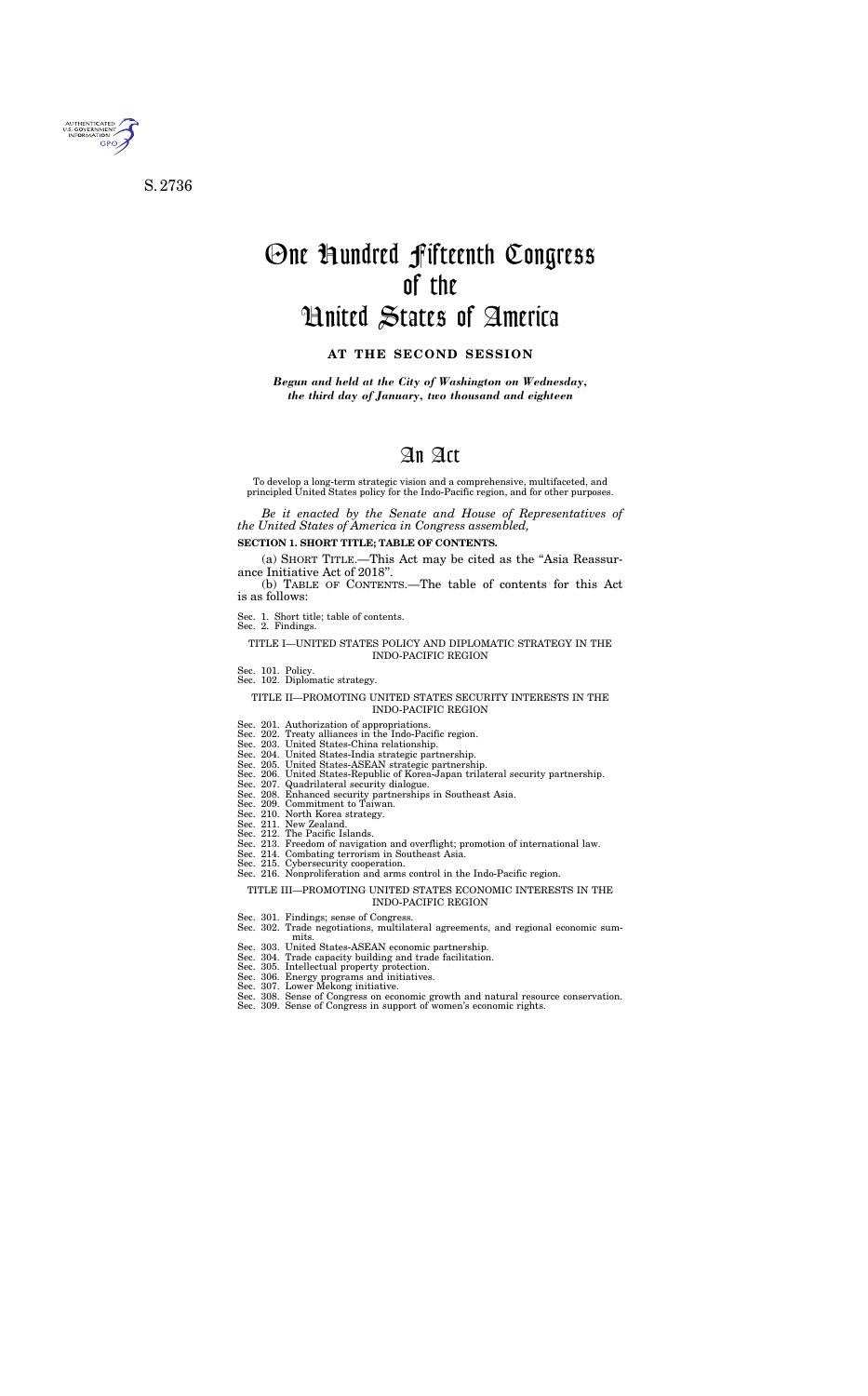#### TITLE IV—PROMOTING UNITED STATES VALUES IN THE INDO-PACIFIC REGION

Sec. 401. Findings. Sec. 402. Trafficking-in-persons. Sec. 403. Freedom of the press. Sec. 404. Democracy, human rights, and labor personnel.

Sec. 405. Bilateral and regional dialogues; people-to-people engagement.<br>Sec. 406. Association of Southeast Asian Nations Human Rights Strategy.<br>Sec. 407. Freedom of information to North Korea.<br>Sec. 408. Sense of Congress States assistance.

Sec. 409. Authorization of appropriations. Sec. 410. Indo-Pacific human rights defenders. Sec. 411. Young leaders people-to-people initiatives.

**SEC. 2. FINDINGS.** 

Congress makes the following findings:

(1) The Indo-Pacific region—

(A) represents nearly 50 percent of the global population;

(B) is home to some of the most dynamic economies in the world; and

(C) poses security challenges that threaten to undermine United States national security interests, regional peace, and global stability.

(2) The core tenets of the United States-backed international system are being challenged, including by—

(A) China's illegal construction and militarization of artificial features in the South China Sea and coercive economic practices;

(B) North Korea's acceleration of its nuclear and ballistic missile capabilities; and

(C) the increased presence throughout Southeast Asia of the Islamic State (referred to in this Act as ''ISIS'') and other international terrorist organizations that threaten the United States.

(3) The economic order in the Indo-Pacific region continues to transform, presenting opportunities and challenges to United States economic interests.

(4) The United States has a fundamental interest in defending human rights and promoting the rule of law in the Indo-Pacific region. Although many countries in the region have improved the treatment of their citizens, several Indo-Pacific governments continue to commit human rights abuses and place restrictions on basic human rights and political and civil liberties.

(5) Without strong leadership from the United States, the international system, fundamentally rooted in the rule of law, may wither, to the detriment of United States, regional, and global interests. It is imperative that the United States continue to play a leading role in the Indo-Pacific region by—

(A) defending peace and security;

(B) advancing economic prosperity; and

(C) promoting respect for fundamental human rights.

(6) In 2017, the Subcommittee on East Asia, the Pacific, and International Cybersecurity Policy of the Committee on Foreign Relations of the Senate held a series of hearings on United States leadership in the Indo-Pacific region, in which—

(A) experts, including Representative Randy Forbes, Ambassador Robert Gallucci, Ms. Tami Overby, Dr. Robert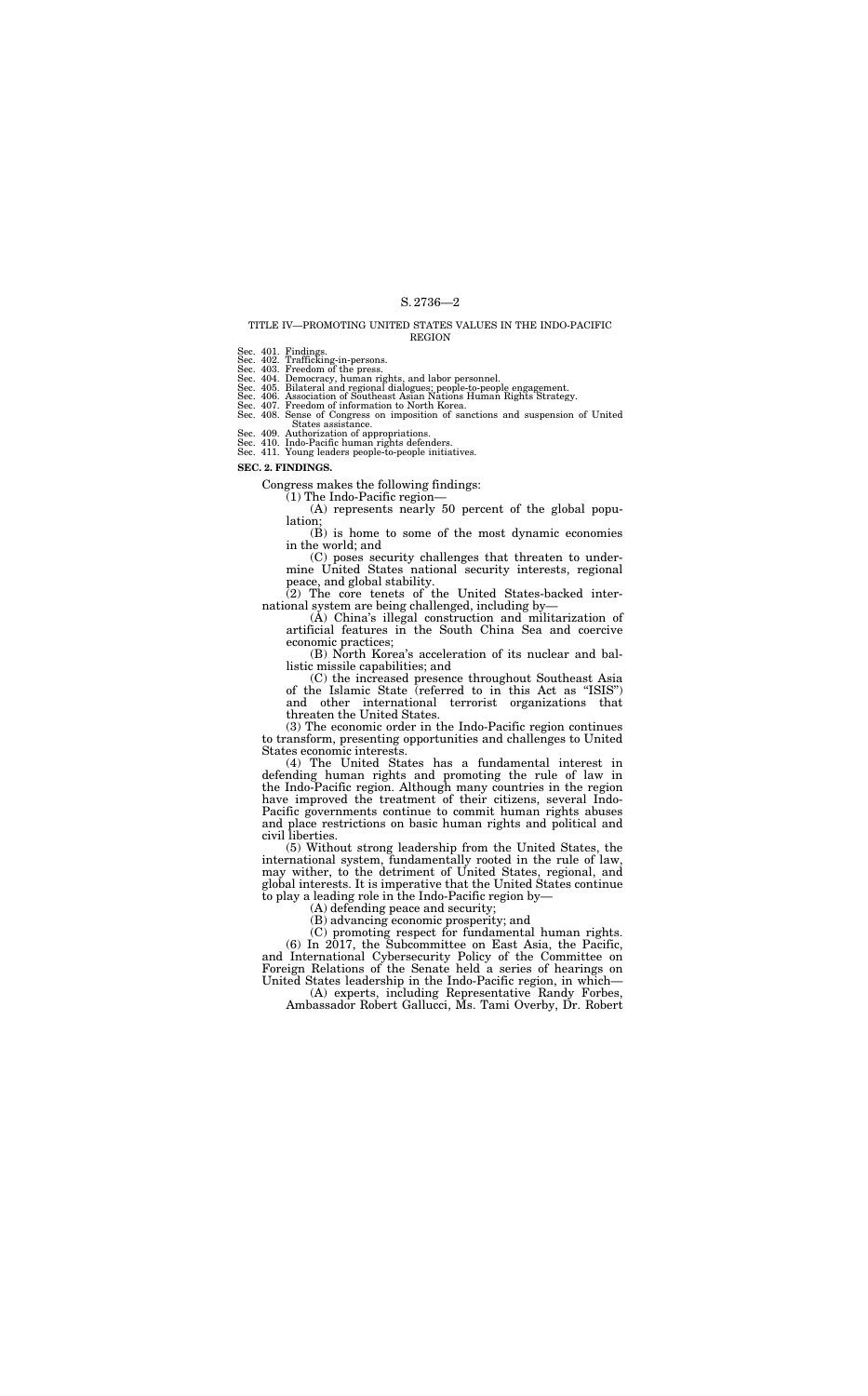Orr, Ambassador Derek Mitchell, Ambassador Robert King, Mr. Murray Hiebert, and others detailed the security challenges, economic opportunities, and imperatives of promoting the rule of law, human rights, and democracy, in the Indo-Pacific region; and

(B) Dr. Graham Allison, the Douglas Dillon Professor of Government at the John F. Kennedy School of Government at Harvard University, testified, "As realistic students of history, Chinese leaders recognize that the role the United States has played since World War II as the architect and underwriter of regional stability and security has been essential to the rise of Asia, including China itself. But they believe that as the tide that brought the United States to Asia recedes, America must leave with it. Much as Britain's role in the Western Hemisphere faded at the beginning of the twentieth century, so must America's role in Asia as the region's historic superpower resumes its place.''.

(7) The United States National Security Strategy (referred to in this Act as the ''National Security Strategy''), which was released in December 2017, states—

(B)  ${}^{\acute{a}}$ Our vision for the Indo-Pacific excludes no nation. We will redouble our commitment to established alliances and partnerships, while expanding and deepening relationships with new partners that share respect for sovereignty, fair and reciprocal trade, and the rule of law. We will reinforce our commitment to freedom of the seas and the peaceful resolution of territorial and maritime disputes in accordance with international law. We will work with allies and partners to achieve complete, verifiable, and irreversible denuclearization on the Korean Peninsula and preserve the non-proliferation regime in Northeast Asia.''.

(A) ''A geopolitical competition between free and repressive visions of world order is taking place in the Indo-Pacific region. The region, which stretches from the west coast of India to the western shores of the United States, represents the most populous and economically dynamic part of the world. The United States interest in a free and open Indo-Pacific extends back to the earliest days of our republic.''; and

## **TITLE I—UNITED STATES POLICY AND DIPLOMATIC STRATEGY IN THE INDO-PACIFIC REGION**

#### **SEC. 101. POLICY.**

It is the policy of the United States to develop and commit to a long-term strategic vision and a comprehensive, multifaceted, and principled United States policy for the Indo-Pacific region that—

(1) secures the vital national security interests of the United States and our allies and partners;

(2) promotes American prosperity and economic interests by advancing economic growth and development of a rulesbased Indo-Pacific economic community;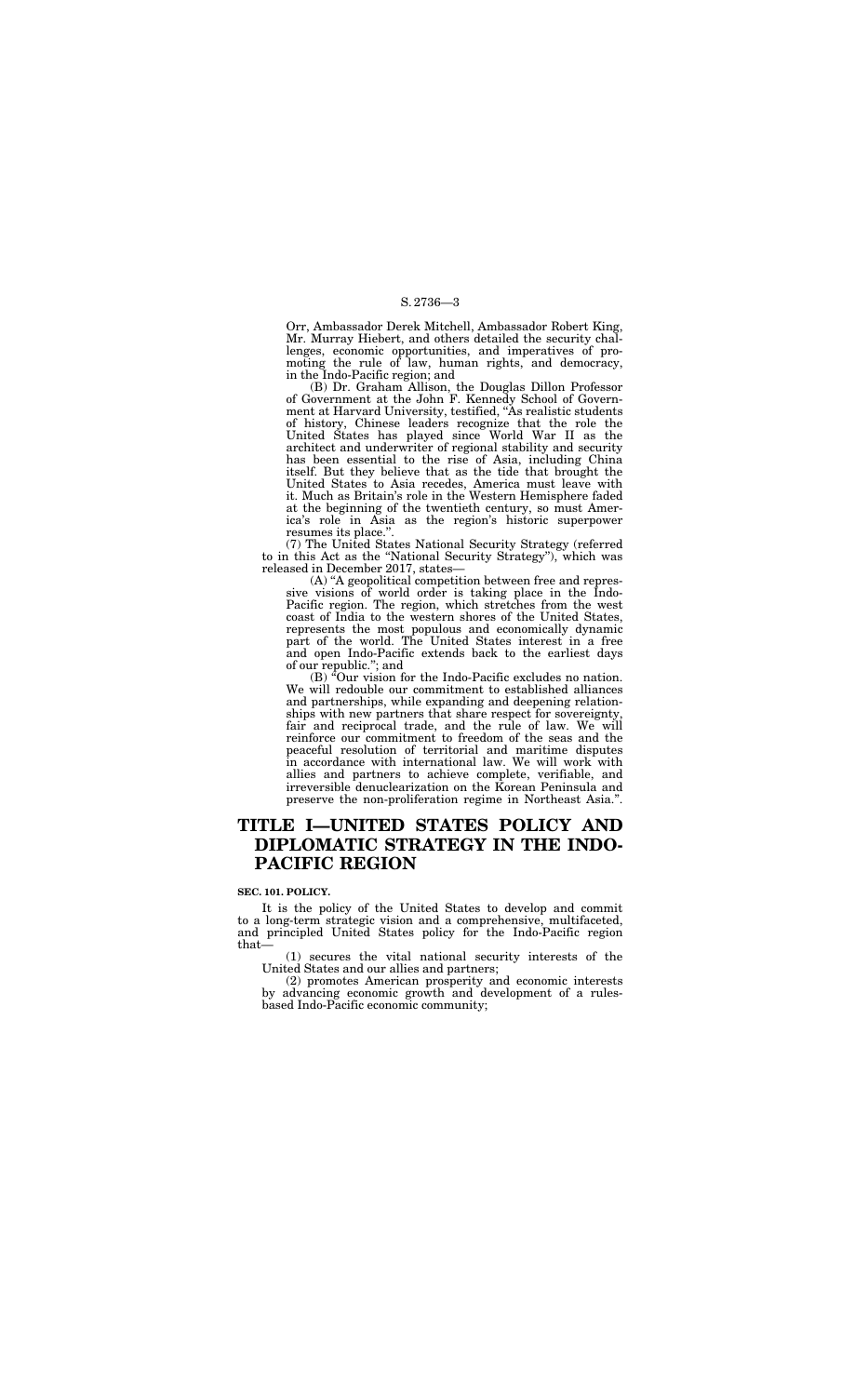(3) advances American influence by reflecting the values of the American people and universal human rights;

(4) supports functional problem-solving regional architecture; and

(5) accords with and supports the rule of law and international norms.

## **SEC. 102. DIPLOMATIC STRATEGY.**

It is the diplomatic strategy of the United States—

(1) to work with United States allies—

(A) to confront common challenges;

(B) to improve information sharing;

(C) to increase defense investment and trade;

(D) to ensure interoperability; and

 $(3)$  to support functional problem-solving regional architecture, including through the Association of Southeast Asian Nations, Asia-Pacific Economic Cooperation, and the East Asia Summit;

(E) to strengthen shared capabilities;

(2) to strengthen relationships with partners who—

(A) share mutual respect for the rule of law;

(B) agree with fair and reciprocal trade; and

(C) understand the importance of civil society, the rule of law, the free and reliable flow of information, and transparent governance;

(4) to emphasize the commitment of the United States—

(A) to freedom of navigation under international law; (B) to promote peaceful resolutions of maritime and territorial disputes; and

(C) to expand security and defense cooperation with allies and partners, as appropriate;

(5) to pursue diplomatic measures to achieve complete, verifiable, and irreversible denuclearization of North Korea;

(6) to improve civil society, strengthen the rule of law, and advocate for transparent governance;

(7) to develop and grow the economy through private sector partnerships between the United States and Indo-Pacific partners;

(8) to pursue multilateral and bilateral trade agreements in a free, fair, and reciprocal manner and build a network of partners in the Indo-Pacific committed to free markets;

(9) to work with and encourage Indo-Pacific countries— (A) to pursue high-quality and transparent infrastructure projects;

(B) to maintain unimpeded commerce, open sea lines or air ways, and communication; and

(C) to seek the peaceful resolution of disputes; and (10) to sustain a strong military presence in the Indo-Pacific region and strengthen security relationships with allies and partners throughout the region.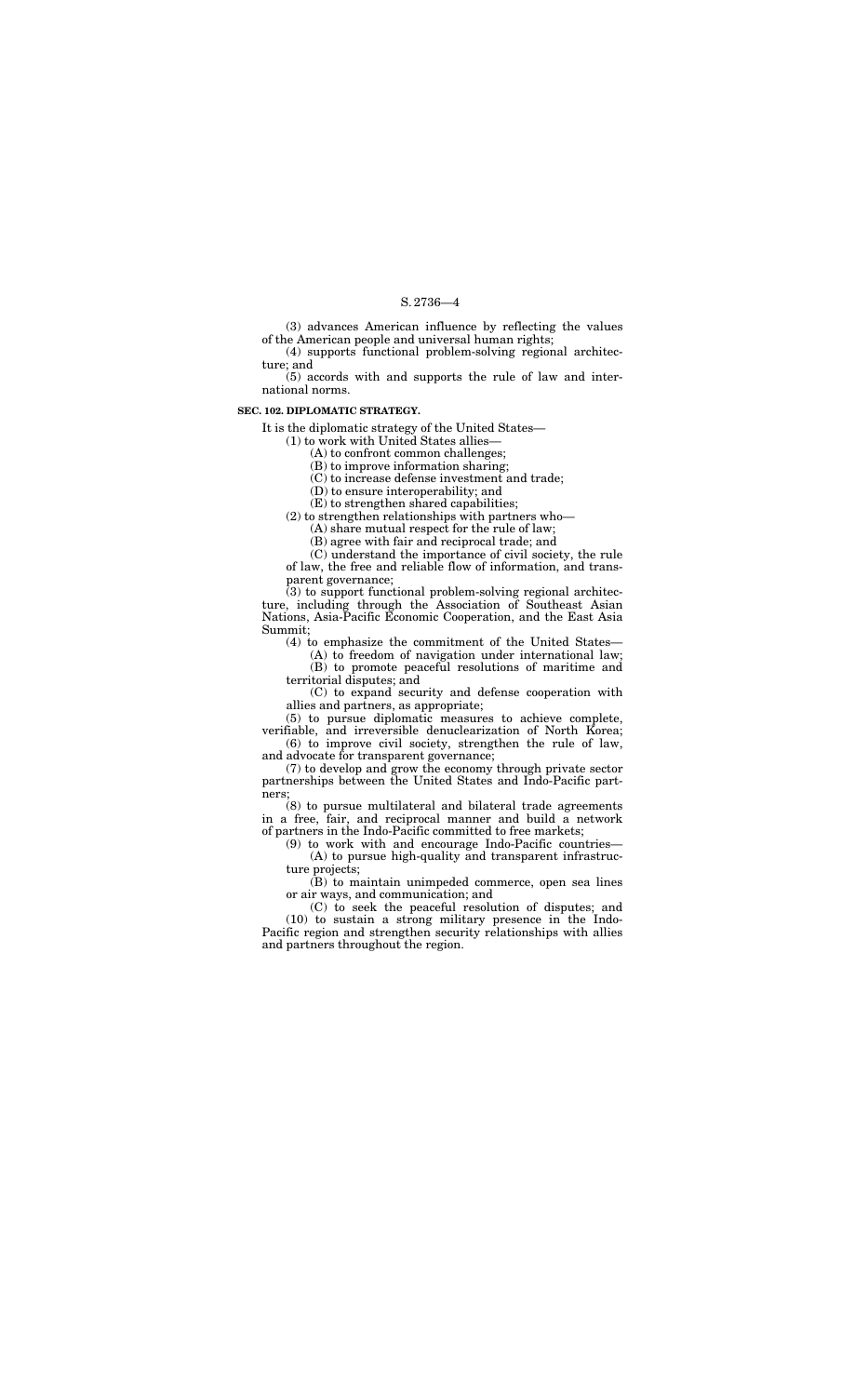## **TITLE II—PROMOTING UNITED STATES SECURITY INTERESTS IN THE INDO-PACIFIC REGION**

#### **SEC. 201. AUTHORIZATION OF APPROPRIATIONS.**

(a) DEFINED TERM.—In this section, the term ''appropriate committees of Congress'' means—

(1) the Committee on Appropriations of the Senate;

(2) the Committee on Foreign Relations of the Senate;

(3) the Committee on Finance of the Senate;

(4) the Committee on Appropriations of the House of Representatives;

(5) the Committee on Foreign Affairs of the House of Representatives; and

(6) the Committee on Ways and Means of the House of Representatives.

(b) AUTHORIZATION OF APPROPRIATIONS.—There are authorized to be appropriated for the Department of State, the United States Agency for International Development, and, as appropriate, the Department of Defense, \$1,500,000,000 for each of the fiscal years 2019 through 2023, which shall be used—

(1) to advance United States foreign policy interests and objectives in the Indo-Pacific region in recognition of the value of diplomatic initiatives and programs in the furtherance of United States strategy;

(2) to improve the defense capacity and resiliency of partner nations to resist coercion and deter and defend against security threats, including through foreign military financing and international military education and training programs;

(3) to conduct regular bilateral and multilateral engagements, particularly with the United States' most highly-capable allies and partners, to meet strategic challenges, including—

(A) certain destabilizing activities of the People's Republic of China; and

(B) emerging threats, such as the nuclear and ballistic missile programs of the Democratic People's Republic of Korea;

(4) to build new counterterrorism partnership programs in Southeast Asia to combat the growing presence of ISIS and other terrorist organizations that pose a significant threat to the United States, its allies, and its citizens' interests abroad;

(5) to help partner countries strengthen their democratic systems, with a focus on good governance;

(6) to ensure that the regulatory environments for trade, infrastructure, and investment in partner countries are transparent, open, and free of corruption;

(7) to encourage responsible natural resource management in partner countries, which is closely associated with economic growth; and

(8) to increase maritime domain awareness programs in South Asia and Southeast Asia—

(A) by expanding the scope of naval and coast guard training efforts with Southeast Asian countries;

(B) by expanding cooperation with democratic partners in South Asia, including Bangladesh, Nepal, and Sri Lanka;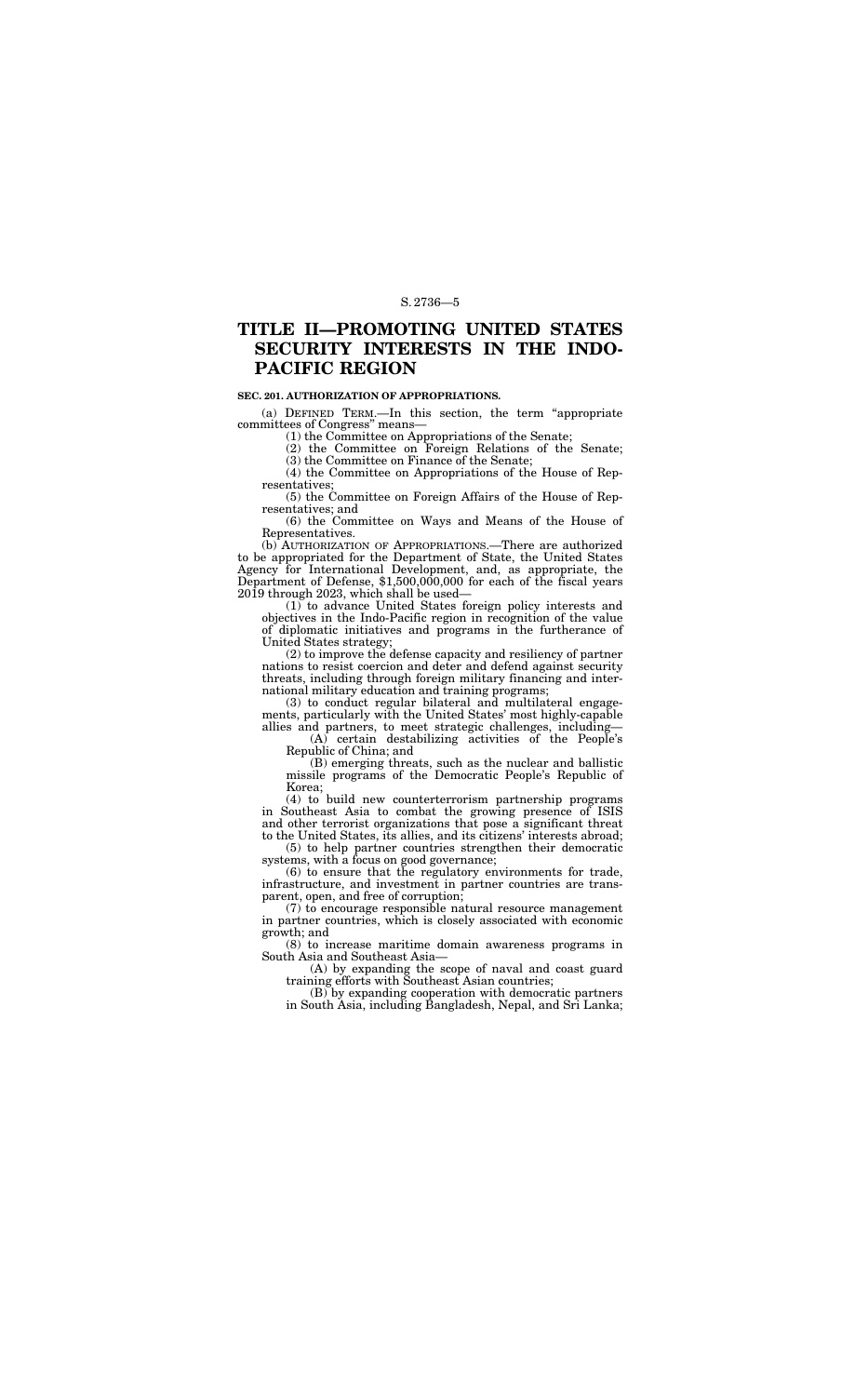(C) through intelligence sharing and other informationsharing efforts; and

(D) through multilateral engagements, including by involving Japan, Australia, and India in such efforts.

(d) BURMA.—None of the amounts appropriated pursuant to subsection (b) may be made available for International Military Education and Training and Foreign Military Financing Programs for the armed forces of the Republic of the Union of Myanmar (historically known as "Burma").

(c) COUNTERING CHINA'S INFLUENCE TO UNDERMINE THE INTER-NATIONAL SYSTEM.—Amounts appropriated pursuant to subsection (b) shall be made available for United States Government efforts to counter the strategic influence of the People's Republic of China, in accordance with the strategy required under section  $7043(e)(3)$ of the Department of State, Foreign Operations, and Related Programs Appropriations Act, 2014 (division K of Public Law 113– 76; 128 Stat. 536) and in consultation with the appropriate committees of Congress.

(e) PHILIPPINES.—

(1) IN GENERAL.—None of the amounts appropriated pursuant to subsection (b) may be made available for counternarcotics assistance for the Philippine National Police unless the Secretary of State determines and reports to the appropriate committees of Congress that the Government of the Philippines has adopted and is implementing a counternarcotics strategy that is consistent with international human rights standards, including investigating and prosecuting individuals who are credibly alleged to have ordered, committed, or covered up extrajudicial killings and other gross violations of human rights in the conduct of counternarcotics operations.

(2) EXCEPTION.—The limitation under paragraph (1) shall not apply to funds made available—

(A) for drug demand reduction, maritime programs, or transnational interdiction programs; or

(B) to support for the development of such counternarcotics strategy, after consultation with the appropriate committees of Congress.

(f) CAMBODIA.—None of the amounts authorized to be appropriated pursuant to subsection (b) may be made available for United States assistance programs that benefit the Government of Cambodia unless the Secretary of State certifies and reports to the appropriate congressional committees that the requirements under section  $7043(b)(1)$  of division K of the Consolidated Appropriations Act, 2018 (Public Law 115–141) have been met.

#### **SEC. 202. TREATY ALLIANCES IN THE INDO-PACIFIC REGION.**

(a) UNITED STATES-JAPAN ALLIANCE.—The United States Government—

(1) is committed to the Treaty of Mutual Cooperation and Security between the United States and Japan, done at Washington, January 19, 1960, and all related and subsequent bilateral security agreements and arrangements concluded on or before the date of the enactment of this Act;

(2) recognizes the vital role of the alliance between the United States and Japan in promoting peace and security in the Indo-Pacific region; and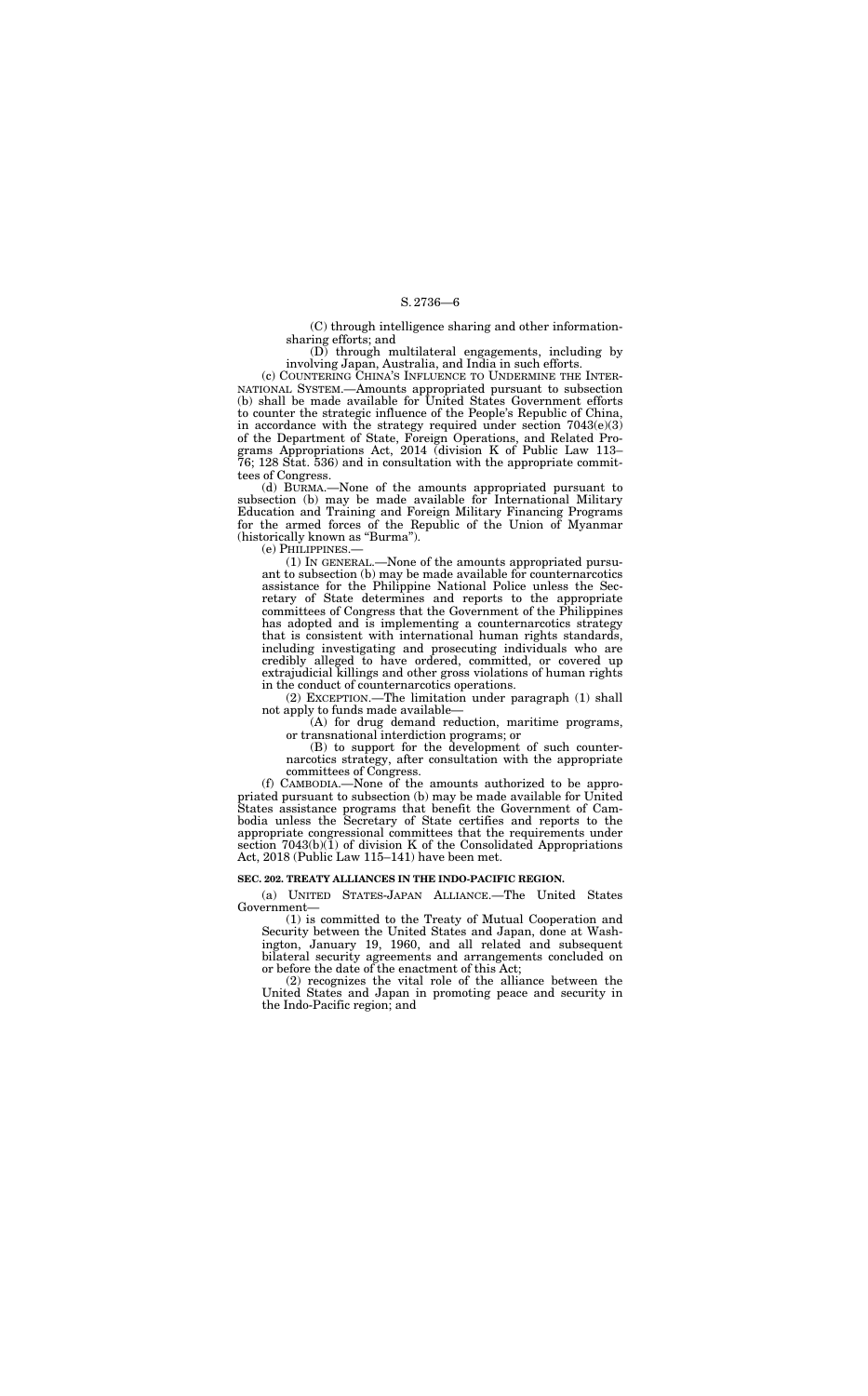(3) calls for the strengthening and broadening of diplomatic, economic, and security ties between the United States and Japan.

(b) UNITED STATES-REPUBLIC OF KOREA ALLIANCE.—The United States Government—

(1) is committed to the Mutual Defense Treaty Between the United States and the Republic of Korea, done at Washington October 1, 1953, and all related and subsequent bilateral security agreements and arrangements concluded on or before the date of the enactment of this Act;

(2) recognizes the vital role of the alliance between the United States and South Korea in promoting peace and security in the Indo-Pacific region; and

(3) calls for the strengthening and broadening of diplomatic, economic, and security ties between the United States and the Republic of Korea.

(c) UNITED STATES-AUSTRALIA ALLIANCE.—The United States Government—

(1) is committed to the Security Treaty Between Australia and the United States of America, done at San Francisco September 1, 1951, and all related and subsequent bilateral security agreements and arrangements concluded on or before the date of the enactment of this Act;

at Manila September 8, 1954; and (3) all related and subsequent bilateral security agreements

(2) recognizes the vital role of the alliance between the United States and Australia in promoting peace and security in the Indo-Pacific region; and

(3) calls for the strengthening and broadening of diplomatic, economic, and security ties between the United States and Australia.

(d) UNITED STATES-PHILIPPINES ALLIANCE.—The United States Government is committed to the Mutual Defense Treaty between the Republic of the Philippines and the United States of America, done at Washington August 30, 1951, and all related and subsequent bilateral security agreements and arrangements concluded on or before the date of the enactment of this Act, including the Enhanced Defense Cooperation Agreement, done at Manila April 28, 2014.

(e) THAILAND.—The United States Government is committed to—

(1) the Agreement Respecting Military Assistance Between the Government of the United States of America and the Government of Thailand, done at Bangkok October 17, 1950; (2) the Southeast Asia Collective Defense Treaty, done

and arrangements concluded on or before the date of the enactment of this Act, including the Joint Vision Statement for the Thai-United States Defense Alliance, issued in Bangkok November 15, 2012.

## **SEC. 203. UNITED STATES-CHINA RELATIONSHIP.**

(a) IN GENERAL.—The United States Government—

(1) expresses grave concerns with Chinese actions that seek—

(A) to further constrain space for civil society and religion within China; and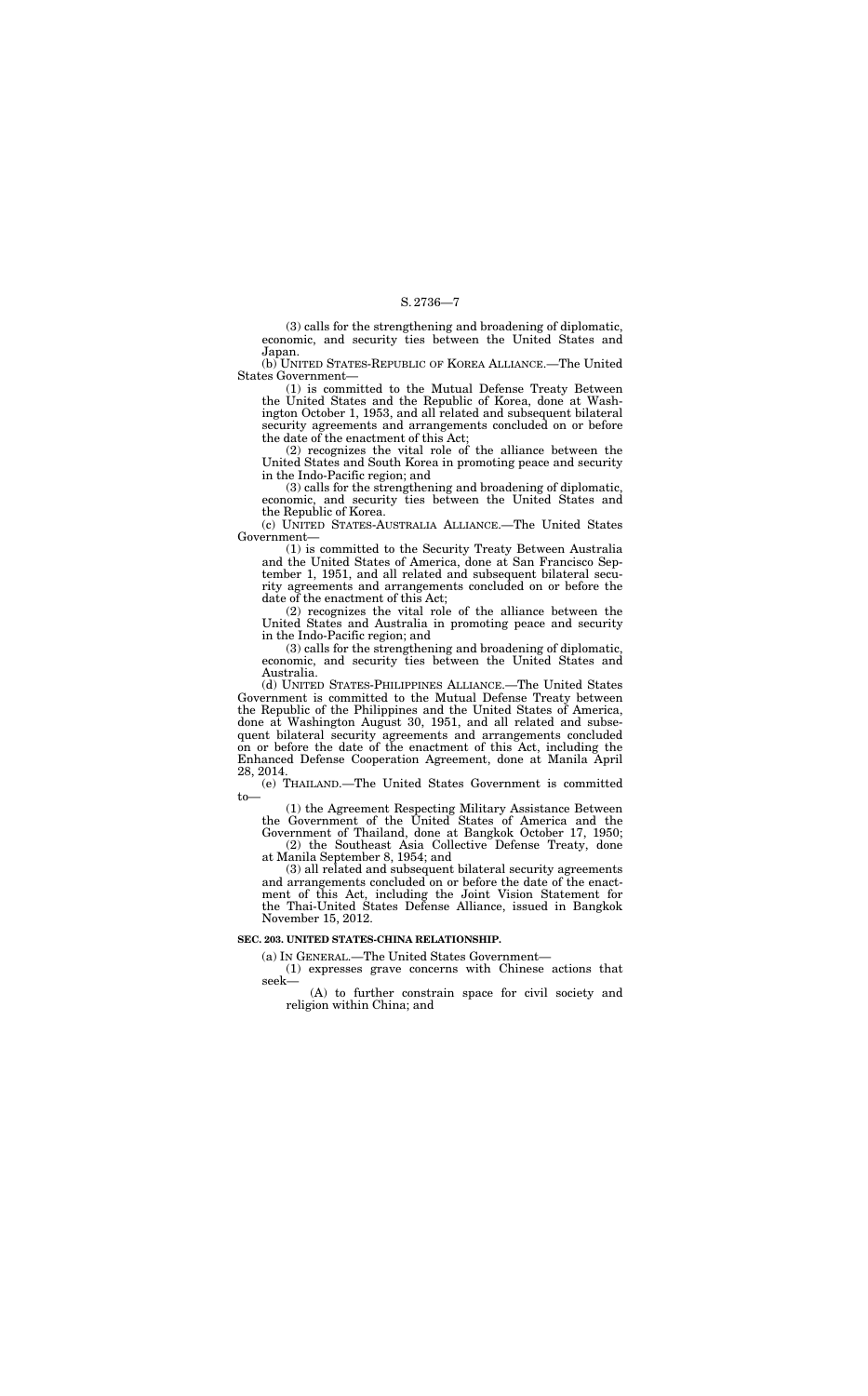(B) to undermine a rules-based order in the Indo-Pacific region;

(2) encourages China to play a constructive role in world affairs by demonstrating consistent respect for the rule of law and international norms;

(3) seeks to build a positive, cooperative, and comprehensive relationship with China—

(A) by expanding areas of cooperation; and

(B) by addressing areas of disagreement, including over human rights, economic policies, and maritime security; and

(4) is committed to working with China on shared regional and global challenges, especially—

(A) upholding and strengthening the rules-based international system; and

(B) the denuclearization of North Korea.

(b) SENSE OF CONGRESS.—It is the sense of Congress that the United States should—

(1) welcome a decision by China to change course and pursue a responsible results-oriented relationship with the United States and engagement on global issues;

(2) encourage China to play a constructive role in the Indo-Pacific region and globally; and

(3) continue to call out Chinese actions that undermine the rules-based international system.

#### **SEC. 204. UNITED STATES-INDIA STRATEGIC PARTNERSHIP.**

 $(1)$  Section 1292(a)(1)(A) of the National Defense Authorization Act for Fiscal Year 2017 (Public Law 114–328; 130 Stat. 2559; 22 U.S.C. 2751 note) requires the recognition of India as a major defense partner.

(a) IN GENERAL.—The United States Government—

(1) recognizes the vital role of the strategic partnership between the United States and India in promoting peace and security in the Indo-Pacific region;

(2) calls for the strengthening and broadening of diplomatic, economic, and security ties between the United States and India; and

(3) is committed to—

(A) the New Framework for the United States-India Defense Relationship, done at Arlington, Virginia on June 28, 2005;

(B) the United States-India Defense Technology and Trade Initiative, launched in 2012;

(C) the Joint Strategic Vision for the Indo-Pacific and Indian Ocean Region, announced on January 25, 2015;

(D) the United States-India Joint Statement on Prosperity Through Partnership, issued on June 26, 2017; and

(E) all related and subsequent bilateral and security agreements and arrangements concluded as of the date of the enactment of this Act.

(b) INDIA AS MAJOR DEFENSE PARTNER.—Congress makes the following findings:

(2) The designation of India as a major defense partner, which is unique to India—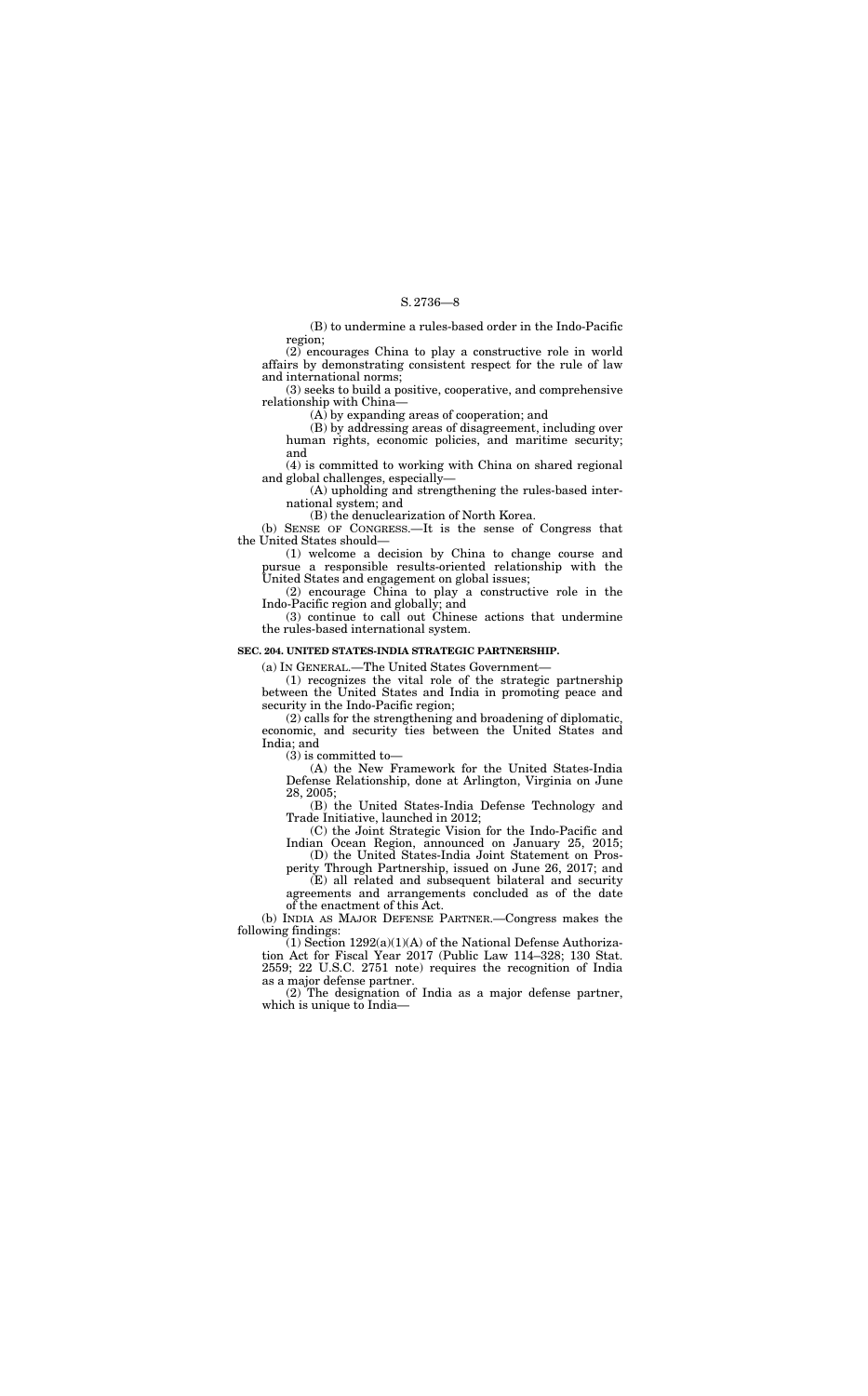(A) institutionalizes the progress made to facilitate defense trade and technology sharing between the United States and India;

(B) elevates defense trade and technology cooperation between the United States and India to a level commensurate with the closest allies and partners of the United States;

(C) facilitates technology sharing between the United States and India, including license-free access to a wide range of dual-use technologies, after taking into account national security concerns; and

(1) support and reaffirm the elevation of the United States-Association of Southeast Asian Nations (referred to in this section as "ASEAN") relationship to a strategic partnership;

(D) facilitates joint exercises, coordination on defense strategy and policy, military exchanges, and port calls in support of defense cooperation between the United States and India.

#### **SEC. 205. UNITED STATES-ASEAN STRATEGIC PARTNERSHIP.**

(a) SENSE OF CONGRESS.—It is the sense of Congress that the United States should—

(2) recommit to ASEAN centrality by helping build a strong, stable, politically cohesive, economically integrated, and socially responsible community of nations that has common rules, norms, procedures, and standards which are consistent with international law and the principles of a rules-based Indo-Pacific community;

(3) urge ASEAN to continue its efforts to foster greater integration among its members;

(4) recognize the value of—

(A) ASEAN engagement with economic, political, and security partners within Asia and elsewhere, including Australia, Canada, the European Union, India, Japan, New Zealand, Norway, the Republic of Korea, and Taiwan; and

(B) strategic economic initiatives, such as activities under the United States–ASEAN Trade and Investment Framework Arrangement and the United States-ASEAN Connect, which demonstrate a commitment to ASEAN and the ASEAN Economic Community and build upon economic relationships in the Indo-Pacific region;

(5) support efforts by the nations comprising ASEAN— (A) to address maritime and territorial disputes in a constructive manner; and

(B) to pursue claims through peaceful, diplomatic, and legitimate regional and international arbitration mechanisms, consistent with international law, including through the adoption of a code of conduct in the South China Sea to further promote peace and stability in the Indo-Pacific region;

(6) support efforts by United States partners and allies in ASEAN—

(A) to enhance maritime capability and maritime domain awareness;

(B) to protect unhindered access to, and use of, international waterways in the Asia-Pacific region that are critical to ensuring the security and free flow of commerce;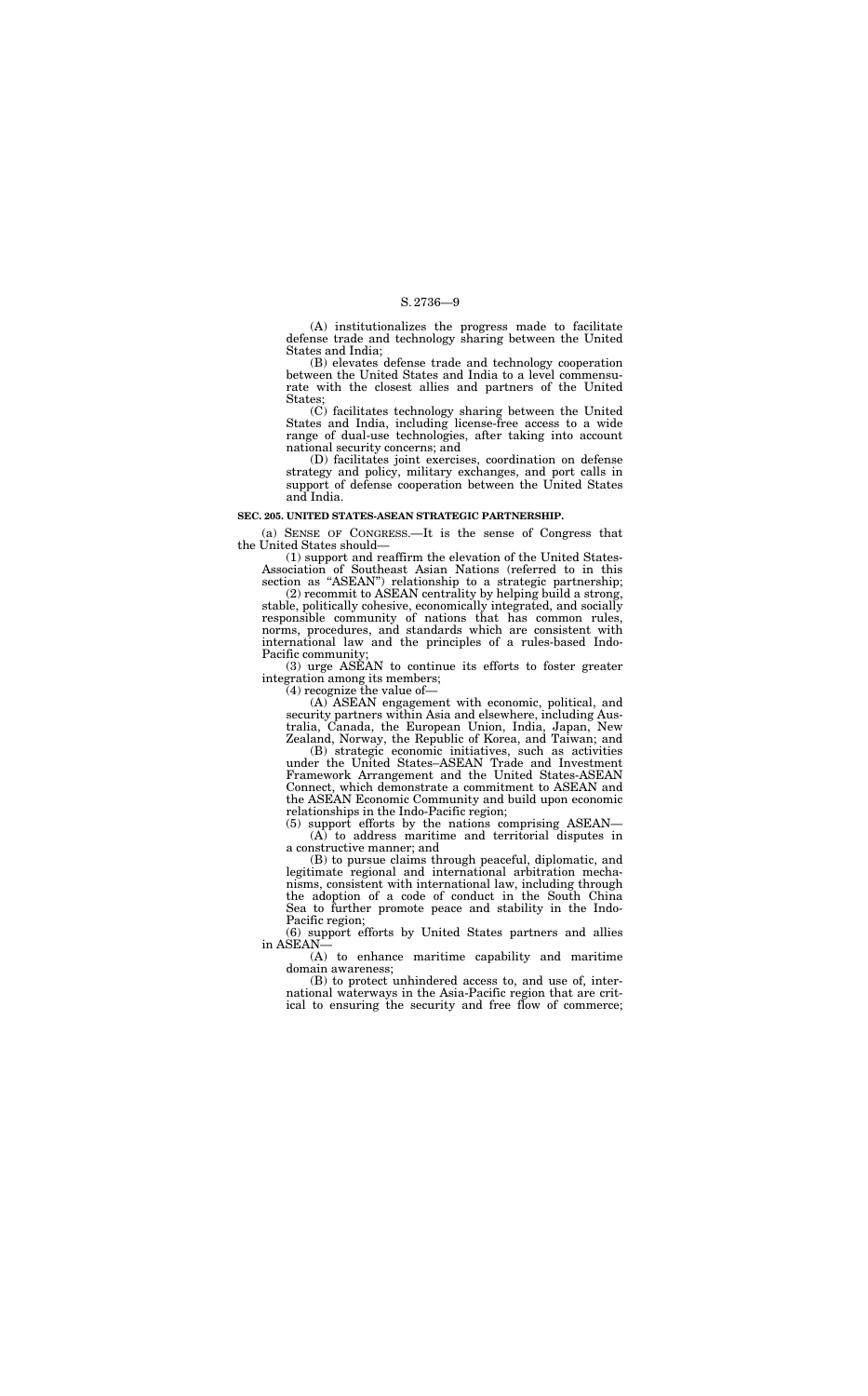(C) to counter piracy;

(D) to disrupt illicit maritime trafficking activities such as the trafficking of persons, goods, and drugs; and

(E) to enhance the maritime capabilities of countries or regional organizations to respond to emerging threats to maritime security in the Asia-Pacific region; and

(7) urge ASEAN member states to develop a common approach to reaffirm the decision of the Permanent Court of Arbitration's ruling with respect to the case between the Republic of the Philippines and the People's Republic of China. (b) REPORT ON STRATEGIC FRAMEWORK FOR ENGAGEMENT WITH

ASEAN.—

(1) IN GENERAL.—Not later than 180 days after the date of the enactment of this Act, and annually thereafter for the following 5 years, the Secretary of State, in consultation with other Federal agencies, shall submit a report to the appropriate congressional committees on a strategic framework to administer programs, projects, and activities of the United States to support diplomatic and economic engagement between the United States and ASEAN member countries for the 10-year period beginning on the date of the enactment of this Act.

(2) ELEMENTS.—The report required under paragraph (1) shall address the following elements of United States strategy:

(A) Promoting commercial engagement between the United States and member countries of ASEAN.

(B) Helping member countries of ASEAN use sustainable, efficient, and innovative technologies in their respective energy sectors.

(C) Supporting economic conditions in member countries of ASEAN that promote innovation, the creation of new businesses, sustainable growth, and the education of the region's future innovators, entrepreneurs, and business leaders.

(D) Working with member countries of ASEAN to improve the policy and regulatory environment for growth, trade, innovation, and investment.

(E) Supporting the regional integration objectives of member countries of ASEAN under the ASEAN Economic Community.

(F) Partnership opportunities with the governments of other countries friendly to the United States that have committed to a high set of standards for investment and development with ASEAN, as determined by the Secretary of State.

#### **SEC. 206. UNITED STATES-REPUBLIC OF KOREA-JAPAN TRILATERAL SECURITY PARTNERSHIP.**

It is the sense of Congress that the President should develop a strategy to deepen the trilateral security cooperation between the United States, South Korea, and Japan, including missile defense, intelligence-sharing, and other defense-related initiatives.

## **SEC. 207. QUADRILATERAL SECURITY DIALOGUE.**

It is the sense of Congress that—

(1) the security dialogue between the United States, Australia, India, and Japan is vital to address pressing security challenges in the Indo-Pacific region in order to promote—

(A) a rules-based order;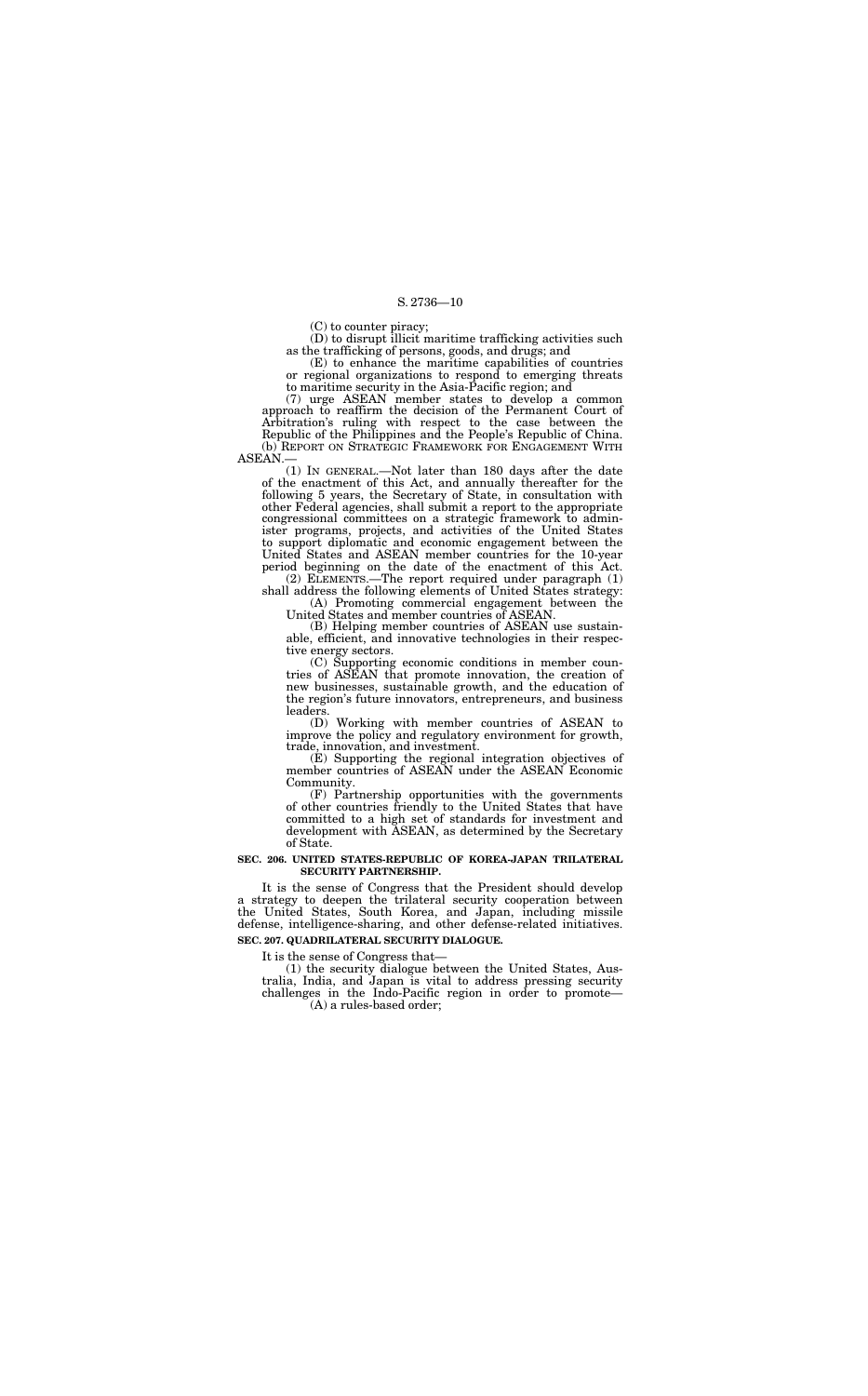(B) respect for international law; and

(C) a free and open Indo-Pacific; and

(2) such a dialogue is intended to augment, rather than to replace, current mechanisms.

#### **SEC. 208. ENHANCED SECURITY PARTNERSHIPS IN SOUTHEAST ASIA.**

(a) INDONESIA.—The United States Government is committed to—

(1) the United States-Indonesia Comprehensive Partnership, done in Washington November 9, 2010;

(2) the Joint Statement on Comprehensive Defense Cooperation, done in Washington October 26, 2015; and

(3) all related and subsequent bilateral and security agreements and arrangements between the United States and Indonesia concluded on or before the date of the enactment of this Act.

(b) MALAYSIA.—The United States Government is committed to—

(1) the United States-Malaysia Comprehensive Partnership, done at Putrajaya April 27, 2014;

(2) the Joint Statement for Enhancing the Comprehensive Partnership between the United States of America and Malaysia, done in Washington September 13, 2017; and

(3) all related and subsequent bilateral and security agreements and arrangements between the United States and Malaysia concluded on or before the date of the enactment of this Act.

(c) SINGAPORE.—The United States Government is committed to—

(1) the Strategic Framework Agreement Between the United States of America and the Republic of Singapore for a Closer Cooperation Partnership in Defense and Security, done at Washington July 12, 2005;

(2) the Enhanced Defense Cooperation Agreement, done at Arlington, Virginia December 7, 2015; and

(3) all related and subsequent bilateral and security agreements and arrangements between the United States and Singapore concluded on or before the date of the enactment of this Act.

(d) VIETNAM.—The United States Government is committed

to—

(1) the United States-Vietnam Comprehensive Partnership, done at Washington December 16, 2013;

(2) the United StatesVietnam Joint Vision Statement on Defense Relations, done at Hanoi on June 1, 2015;

(3) the United StatesVietnam Joint Vision Statement, done at Washington May 31, 2017; and

(4) all related and subsequent bilateral and security agreements and arrangements between the United States and Vietnam concluded on or before the date of the enactment of this Act.

(e) SENSE OF CONGRESS.—It is the sense of Congress that the United States should deepen diplomatic, economic, and security cooperation, especially in the areas of maritime security and counterterrorism, with Indonesia, Malaysia, Singapore, and Vietnam.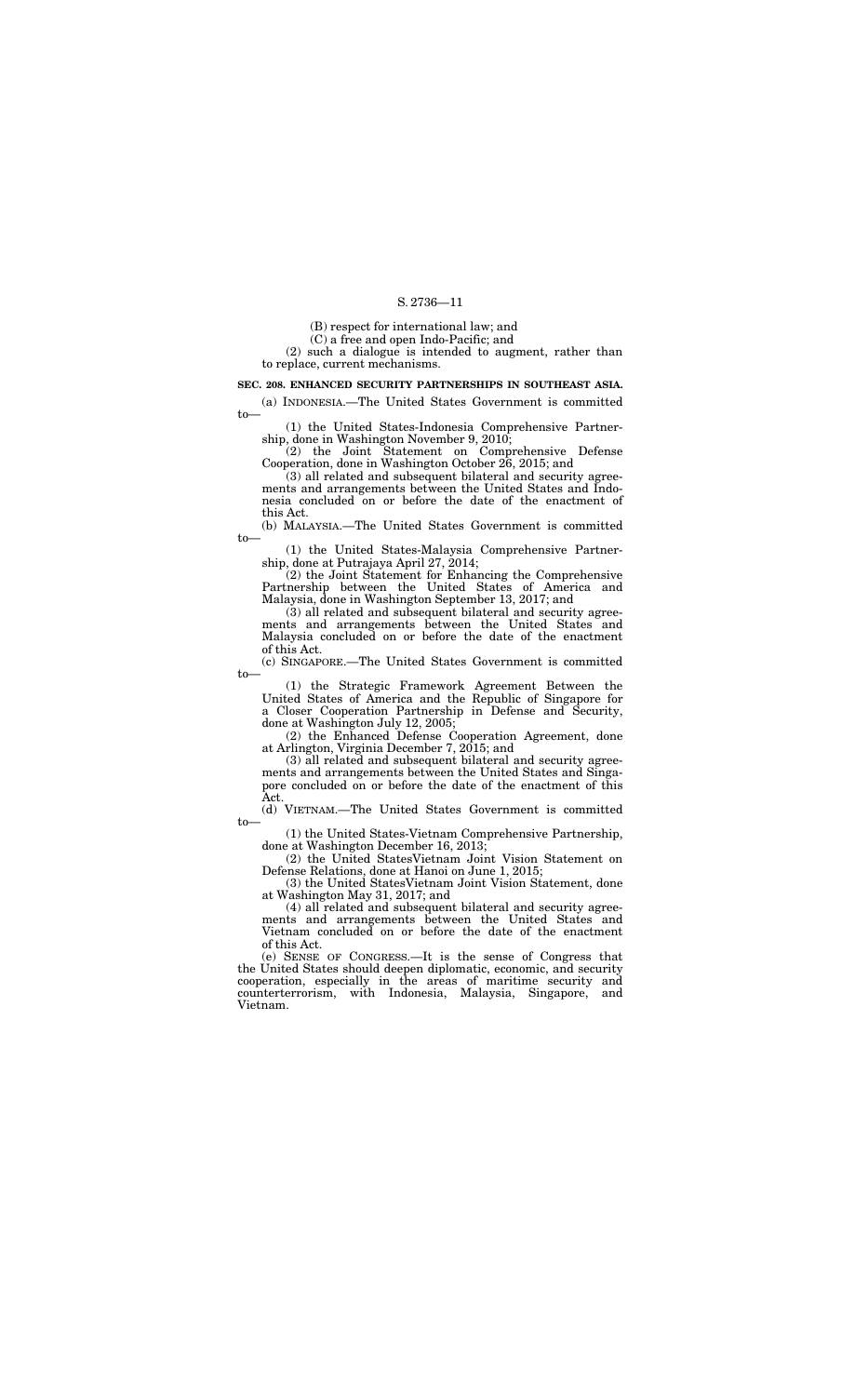#### **SEC. 209. COMMITMENT TO TAIWAN.**

(a) UNITED STATES COMMITMENT TO TAIWAN.—It is the policy of the United States—

(1) to support the close economic, political, and security relationship between Taiwan and the United States;

(2) to faithfully enforce all existing United States Government commitments to Taiwan, consistent with the Taiwan Relations Act of 1979 (Public Law 96–8), the 3 joint communiques, and the Six Assurances agreed to by President Ronald Reagan in July 1982; and

(3) to counter efforts to change the status quo and to support peaceful resolution acceptable to both sides of the Taiwan Strait.

(b) ARMS SALES TO TAIWAN.—The President should conduct regular transfers of defense articles to Taiwan that are tailored to meet the existing and likely future threats from the People's Republic of China, including supporting the efforts of Taiwan to develop and integrate asymmetric capabilities, as appropriate, including mobile, survivable, and cost-effective capabilities, into its military forces.

(b) POLICY OF THE UNITED STATES WITH RESPECT TO SANCTIONS AGAINST THE DEMOCRATIC PEOPLE'S REPUBLIC OF KOREA.—

(c) TRAVEL.—The President should encourage the travel of highlevel United States officials to Taiwan, in accordance with the Taiwan Travel Act (Public Law 115–135).

#### **SEC. 210. NORTH KOREA STRATEGY.**

(a) FINDINGS.—Congress makes the following findings:

(1) The Government of the Democratic People's Republic Korea has flagrantly defied the international community by illicitly developing its nuclear and ballistic missile programs, in violation of United Nations Security Council Resolutions 1718 (2006), 1874 (2009), 2087 (2013), 2094 (2013), 2270 (2016), 2321 (2016), 2371 (2017), 2375 (2017), and 2397 (2017).

(2) The Government of the Democratic People's Republic of Korea engages in gross human rights abuses against its own people and citizens of other countries, including the United States, the Republic of Korea, and Japan.

(3) The United States is committed to pursuing a peaceful denuclearization of the Democratic People's Republic of Korea through a policy of maximum pressure and engagement, in close concert with its partners.

(1) STATEMENT OF POLICY.—It is the policy of the United States to continue to impose sanctions with respect to activities of the Government of the Democratic People's Republic of Korea, persons acting for or on behalf of such government, or other persons in accordance with Executive Order No. 13551 (50 U.S.C. 1701 note; relating to blocking property of certain persons with respect to North Korea), Executive Order No. 13687 (50 U.S.C. 1701 note; relating to imposing additional sanctions), Executive Order No. 13694 (50 U.S.C. 1701 note; relating to blocking the property of certain persons engaging in significant malicious cyberenabled activities), Executive Order No. 13722 (50 U.S.C. 1701 note; relating to blocking the property of the Government of North Korea and the Workers' Party of Korea, and prohibiting certain transactions with respect to North Korea), and Executive Order No. 13810 (82 Fed. Reg. 44705;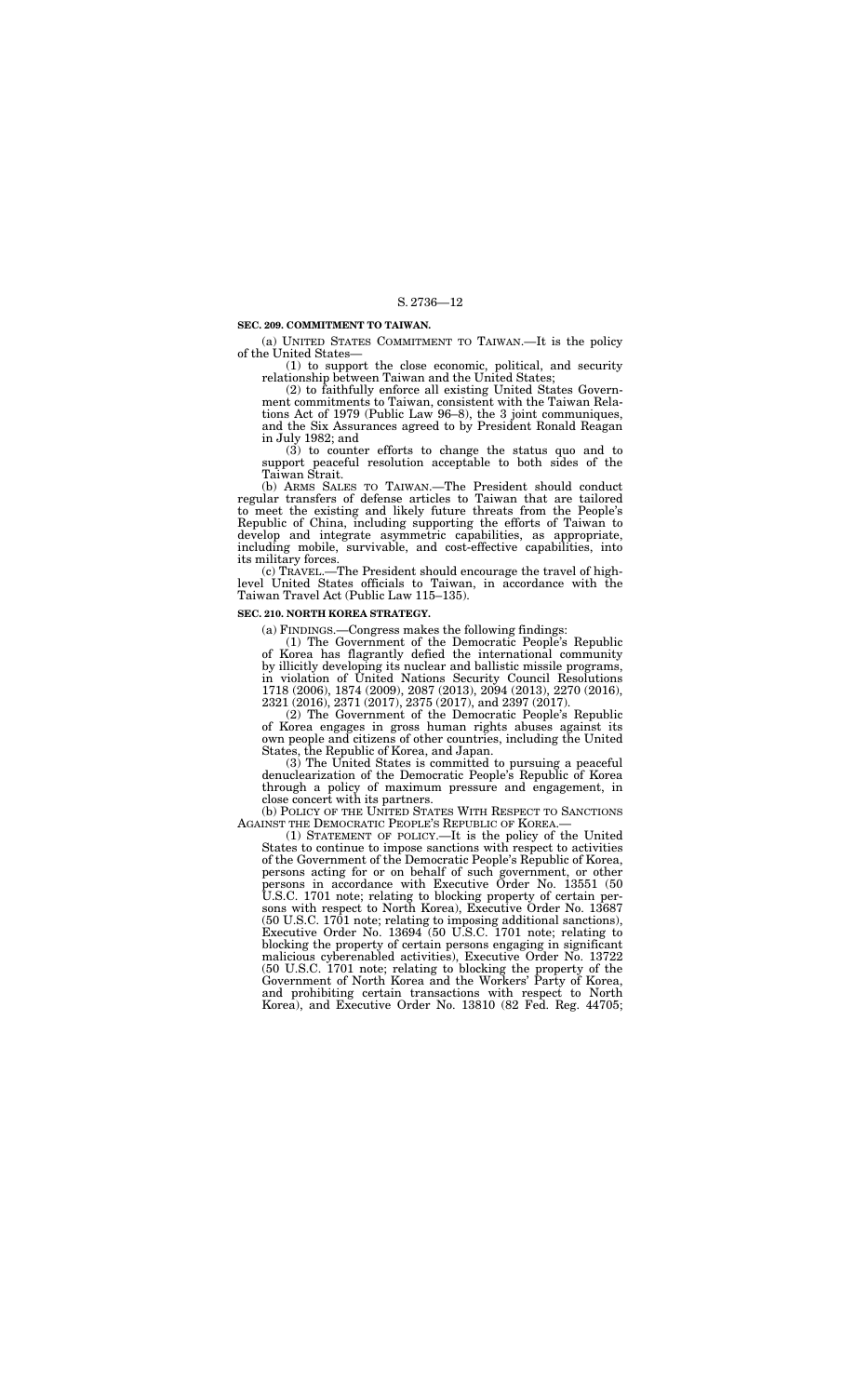relating to imposing additional sanctions with respect to North Korea), as such Executive orders are in effect on the day before the date of the enactment of this Act, until the Democratic People's Republic of Korea is no longer engaged in the illicit activities described in such Executive orders, including actions in violation of the United Nations Security Council resolutions referred to in subsection (a)(1).

(2) REPORT.—Not later than 30 days after terminating any sanction with respect to the activities of the Government of the Democratic People's Republic of Korea, a person acting for or on behalf of such government, or any other person provided for in an Executive order listed in subsection (a), the Secretary of State, in consultation with the Secretary of the Treasury, shall submit a report to the appropriate congressional committees justifying the termination of the sanction and explaining the relationship between such termination and the cessation of any illicit activity that violates any of the United Nations Security Council resolutions referred to in subsection  $(a)(1)$  by such Government or person. The reporting requirement under this paragraph shall terminate on the date that is 5 years after the date of the enactment of this Act.

(d) REPORT ON A STRATEGY TO ADDRESS THE THREATS POSED BY, AND THE CAPABILITIES OF, THE DEMOCRATIC PEOPLE'S REPUBLIC OF KOREA.

(3) RULE OF CONSTRUCTION.—Nothing in this subsection shall be construed to limit the authority of the President pursuant to the International Emergency Economic Powers Act (50 U.S.C. 1701 et seq.).

(c) POLICY OF THE UNITED STATES WITH RESPECT TO NEGOTIA-TION ON THE DEMOCRATIC PEOPLE'S REPUBLIC OF KOREA'S NUCLEAR AND BALLISTIC MISSILE PROGRAMS.—It is the policy of the United States that the objective of negotiations with respect to the nuclear and ballistic missile programs of the Democratic People's Republic of Korea be the complete, verifiable, and irreversible dismantlement of such programs.

(1) IN GENERAL.—Not later than 90 days after the date of the enactment of this Act, and every 180 days thereafter for the following 5 years, the Secretary of State, or a designee of the Secretary, in consultation with the Secretary of the Treasury, shall submit a report to the appropriate congressional committees that describes actions taken by the United States to address the threats posed by, and the capabilities of, the Democratic People's Republic of Korea.

(2) ELEMENTS.—Each report required under paragraph (1) shall include—

(A) a summary of ongoing efforts by the United States to identify strategies and policies, including an assessment of the strengths and weaknesses of such strategies and policies—

(i) to achieve peaceful denuclearization of the Democratic People's Republic of Korea; and

(ii) to eliminate the threat posed by the ballistic missile program of the Democratic People's Republic of Korea;

(B) an assessment of—

(i) potential road maps toward peaceful denuclearization of the Democratic People's Republic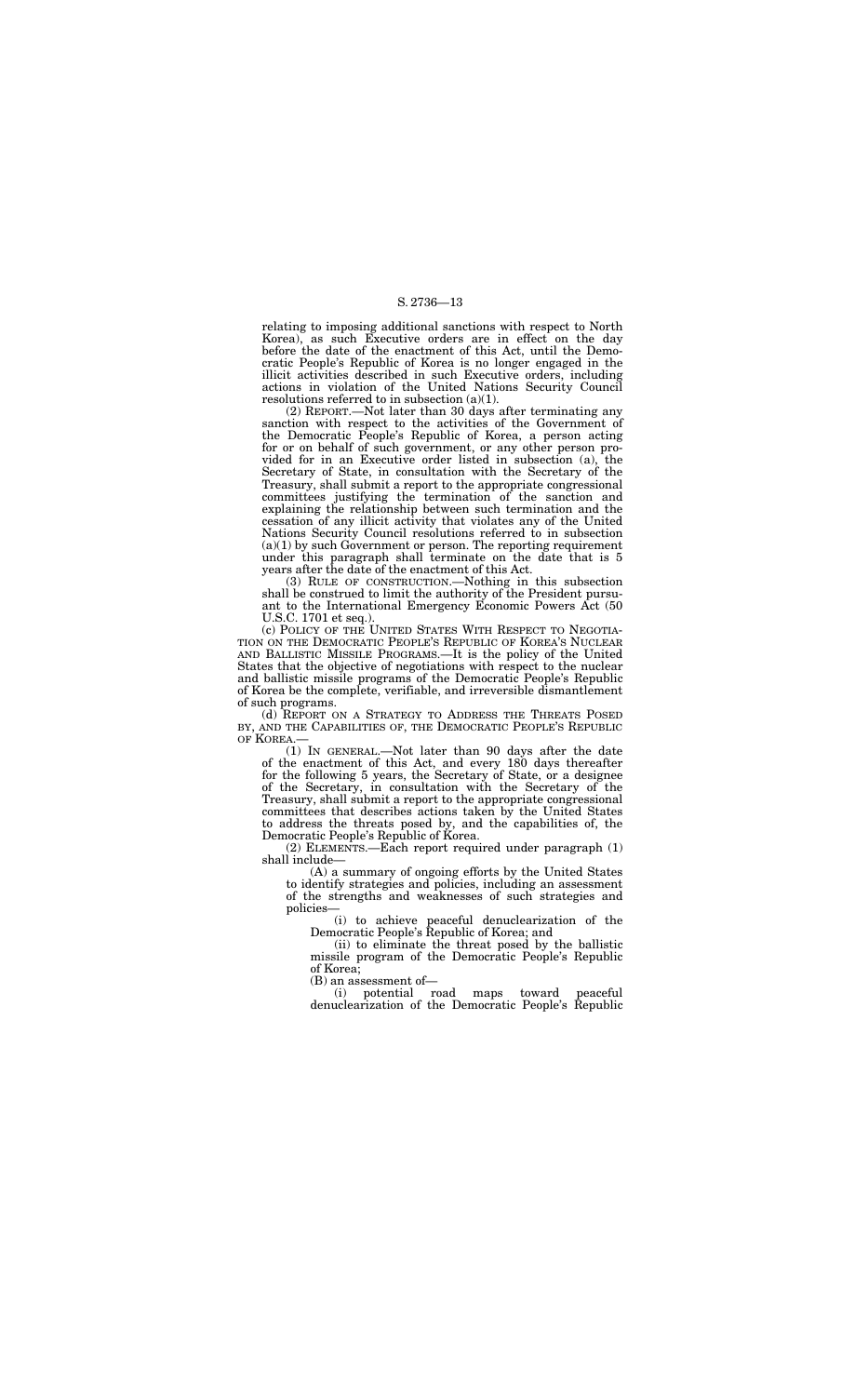of Korea and the elimination of the nuclear and ballistic missile threats posed by the Democratic People's Republic of Korea; and

(ii) specific actions that the Democratic People's Republic of Korea would need to take for each such roadmap to become viable;

(i) a description of the actions taken by the Secretary of State, or designees of the Secretary, to consult with governments around the world, with the purpose of inducing such governments to fully implement the United Nations Security Council resolutions referred to in subsection  $(a)(1)$ ;

(C) a summary of the United States strategy to increase international coordination and cooperation, whether unilaterally, bilaterally, or multilaterally, including sanctions enforcement and interdiction, to address the threat posed by the nuclear and ballistic missile programs of the Democratic People's Republic of Korea, which shall include—

(iii) a list of countries with governments that the Secretary has determined are noncooperative with respect to implementing the United Nations Security Council resolutions referred to in subsection  $(a)(1)$ ; and

(D) an assessment of the adequacy of the national export control regimes of countries that are members of the United Nations, and multilateral export control regimes, that are necessary to enforce sanctions imposed with respect to the Democratic People's Republic of Korea pursuant to the United Nations Security Council resolutions referred to in subsection  $(a)(1)$ ; and

(ii) a description of the actions taken by such governments to fully implement United Nations Security Council resolutions related to the Democratic People's Republic of Korea;

(2) the Secretary of State should work to induce countries to meet their commitments under the United Nations Security Council resolutions referred to in subsection  $(a)(1)$ , including

(iv) a plan of action to engage, and increase cooperation with respect to the Democratic People's Republic of Korea, with the governments of the countries on the list described in clause (iii);

(E) an action plan to encourage and assist countries in adopting and using authorities necessary to enforce export controls required by United Nations Security Council resolutions.

(3) FORM OF REPORT.—Each report required under this subsection shall be submitted in unclassified form, but may include a classified annex.

(e) SENSE OF CONGRESS.—It is the sense of Congress that— (1) representatives of the United States shall use the voice and vote of the United States in all international organizations, as appropriate, to advocate for the expulsion of the Democratic People's Republic of Korea from such organizations, until such time as the Democratic People's Republic of Korea meets its commitments under the United Nations Security Council resolutions referred to in subsection (a)(1); and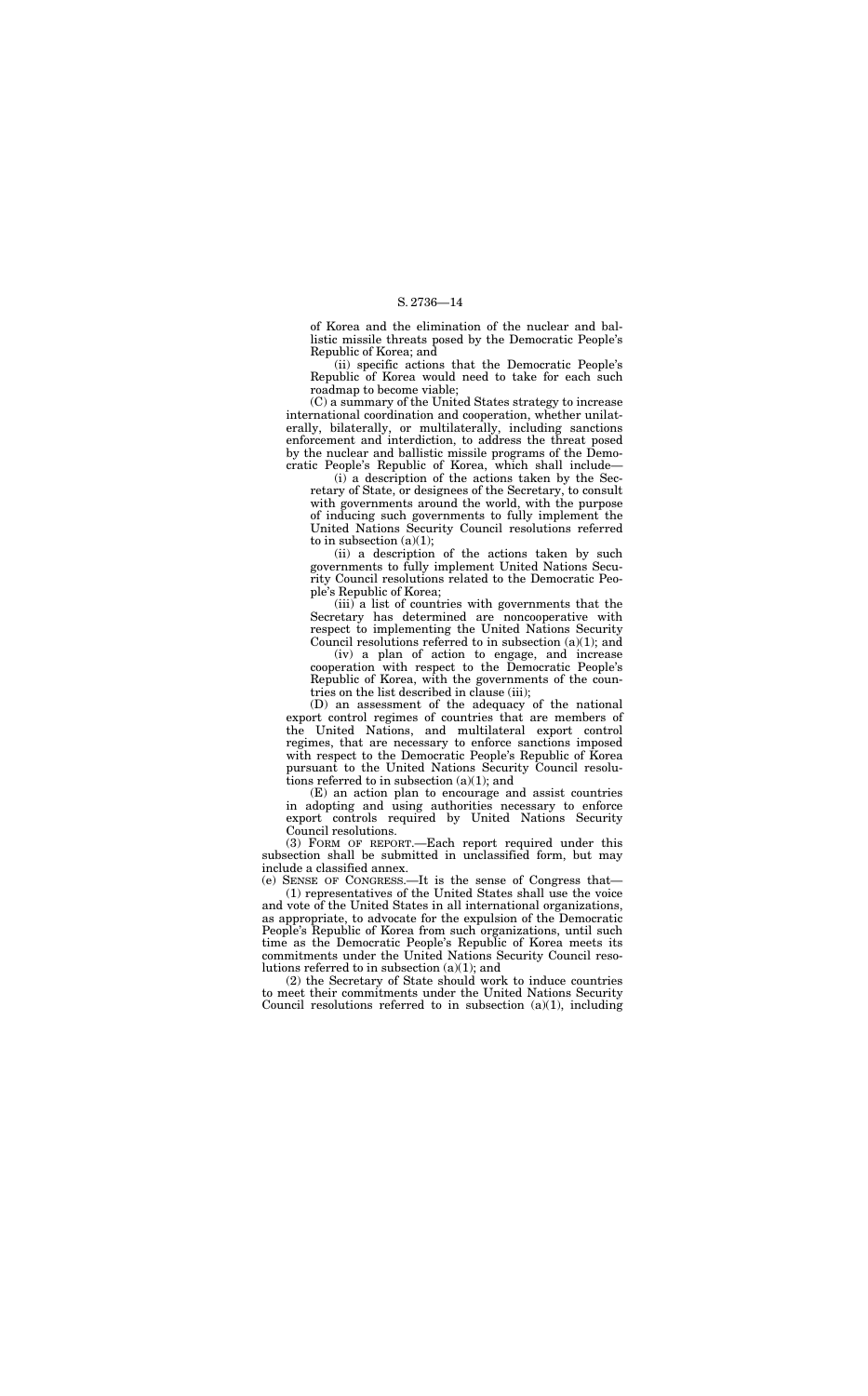by considering appropriate adjustments to the diplomatic posture and foreign assistance of the United States with governments that the Secretary has determined are noncooperative with respect to implementing the United Nations Security Council resolutions referred to in subsection  $(a)(1)$ .

#### **SEC. 211. NEW ZEALAND.**

The United States Government is committed to—

(1) the Wellington Declaration, signed on November 5, 2010, which reaffirmed close ties and outlined future practical cooperation between the United States and New Zealand;

(2) the Washington Declaration, signed on June 19, 2012, which strengthened the defense relationship by providing a framework and strategic guidance for security cooperation and defense dialogues; and

(3) all related and subsequent bilateral and security agreements and arrangements between the United States and New Zealand concluded on or before the date of enactment of this Act.

### **SEC. 212. THE PACIFIC ISLANDS.**

(a) IN GENERAL.—It is the sense of Congress that the United States should—

(1) support strong United States engagement with the nations of the South Pacific, including Fiji, Kiribati, the Marshall Islands, the Federated States of Micronesia, Nauru, Palau, Papua New Guinea, Samoa, the Solomon Islands, Tonga, Tuvalu, and Vanuatu;

(2) deepen its cooperation with the nations of the South Pacific in areas of mutual interest, including—

(A) fisheries and marine resource conservation;

(B) environmental challenges and resilience;

(C) global health;

(D) development and trade; and

(E) people-to-people ties; and

(3) continue to provide assistance to the Pacific Islands, as appropriate, to support the rule of law, good governance, and economic development.

(b) UNITED STATES-COMPACTS OF FREE ASSOCIATION.—It is the sense of Congress that the Compacts of Free Association entered between the United States and the Freely Associated States (Republic of Marshall Islands, the Federated States of Micronesia, and the Republic of Palau)—

(1) enhance the strategic posture of the United States in the Western Pacific;

(2) reinforce United States regional commitment;

(3) preempt potential adversaries from establishing positional advantage; and

(4) further self-governance, economic development, and selfsufficiency of the Freely Associated States.

#### **SEC. 213. FREEDOM OF NAVIGATION AND OVERFLIGHT; PROMOTION OF INTERNATIONAL LAW.**

(a) FREEDOM OF NAVIGATION.—It is the policy of the United States—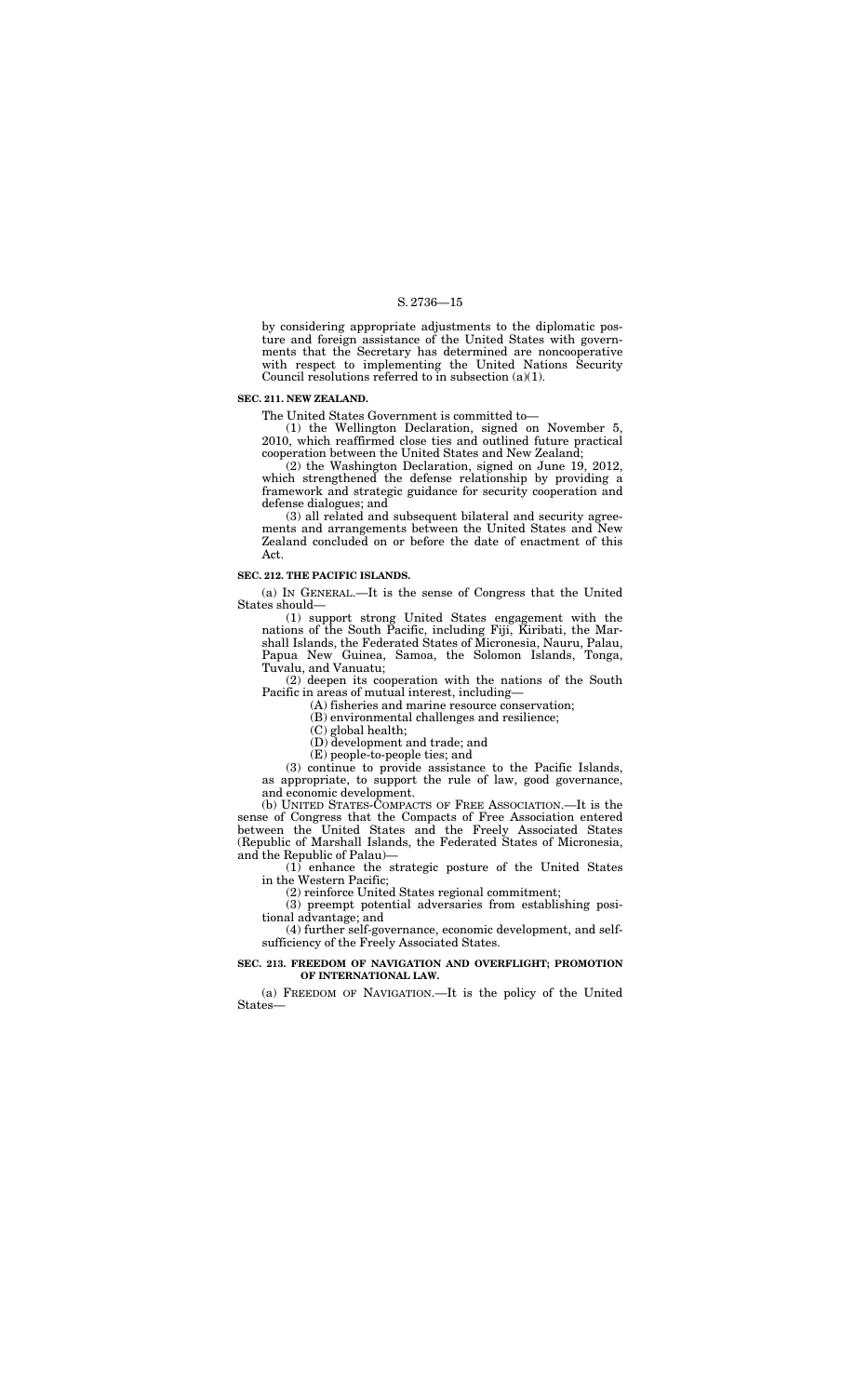(1) to conduct, as part of its global Freedom of Navigation Program, regular freedom of navigation, and overflight operations in the Indo-Pacific region, in accordance with applicable international law; and

(2) to promote genuine multilateral negotiations to peacefully resolve maritime disputes in the South China Sea, in accordance with applicable international law.

(b) JOINT INDO-PACIFIC DIPLOMATIC STRATEGY.—It is the sense of Congress that the President should develop a diplomatic strategy that includes working with United States allies and partners to conduct joint maritime training and freedom of navigation operations in the Indo-Pacific region, including the East China Sea and the South China Sea, in support of a rules-based international system benefitting all countries.

#### **SEC. 214. COMBATING TERRORISM IN SOUTHEAST ASIA.**

(a) DEFINITIONS.—In this section:

(1) APPROPRIATE COMMITTEES OF CONGRESS.—The term ''appropriate committees of Congress'' means—

(A) the Committee on Armed Services of the Senate;

(B) the Committee on Foreign Relations of the Senate; (C) the Committee on Armed Services of the House

of Representatives; and (D) the Committee on Foreign Affairs of the House

of Representatives. (2) ISIS.—The term ''ISIS'' means the Islamic State of Iraq and Syria.

(b) REPORT.—Not later than 180 days after the date of the enactment of this Act, the Director of National Intelligence, in consultation with the Secretary of State, the Secretary of Defense, and other appropriate Federal officials, shall submit a report to the appropriate committees of Congress that contains an assessment of the current and future capabilities and activities of ISIS-linked, al-Qaeda-linked, and other violent extremist groups in Southeast Asia that pose a significant threat to the United States, its allies, and its citizens interests abroad.

(c) ELEMENTS.—The report required under subsection (b) shall include—

(1) the current number of ISIS-linked, al-Qaeda-linked, and other violent extremist group-affiliated fighters in Southeast Asia;

(2) an estimate of the number of ISIS-linked, al-Qaedalinked, and other violent extremist group-affiliated fighters expected to return to Southeast Asia from fighting in the Middle East;

(3) an analysis of the amounts and sources of ISIS-linked, al Qaeda-linked, and other various extremist group affiliatedfighters in Southeast Asia;

(4) the current resources available to combat the threat of ISIS-linked, al-Qaeda-linked, and other violent extremist group-affiliated fighters in Southeast Asia, and the additional resources required to combat such threat;

(5) a detailed assessment of the capabilities of ISIS-linked, al-Qaeda-linked, and other violent extremist group-affiliated fighters to operate effectively in the Indo-Pacific region, including the Philippines, Indonesia, and Malaysia;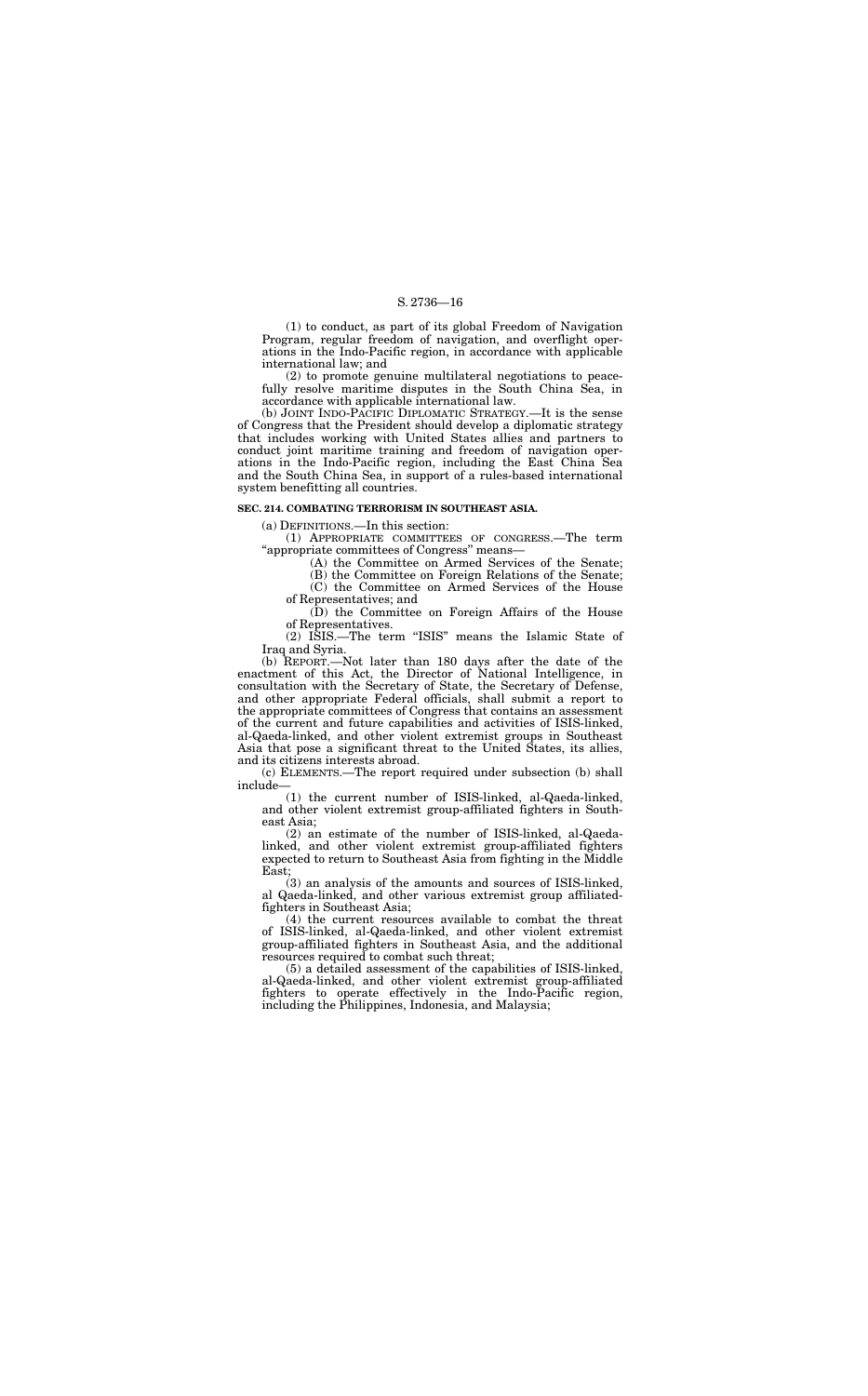(6) a description of the capabilities and resources of governments in Southeast Asia to counter violent extremist groups; and

(7) a list of additional United States resources and capabilities that the Department of Defense and the Department of State recommend providing to governments in Southeast Asia to combat violent extremist groups.

#### **SEC. 215. CYBERSECURITY COOPERATION.**

(a) SENSE OF CONGRESS.—It is the sense of Congress that there should be robust cybersecurity cooperation between the United States and nations in the Indo-Pacific region—

(1) to effectively respond to cybersecurity threats, including state-sponsored threats;

(2) to share best practices to combat such threats;

(3) to strengthen resilience against cyberattacks, misinformation, and propaganda; and

(4) to strengthen the resilience of critical infrastructure. (b) AUTHORIZATION OF APPROPRIATIONS.—There are authorized to be appropriated \$100,000,000 for each of the fiscal years 2019 through 2023 to enhance cooperation between the United States and Indo-Pacific nations for the purposes of combatting cybersecurity threats.

#### **SEC. 216. NONPROLIFERATION AND ARMS CONTROL IN THE INDO-PACIFIC REGION.**

(a) IN GENERAL.—The United States Government—

(1) recognizes that the spread of nuclear and other weapons of mass destruction, and their means of delivery, constitutes a threat to international peace and security;

(2) seeks to peacefully address the unique challenge posed to regional and global stability by the illicit use, and the proliferation to and from North Korea, of sensitive nuclear and missile technologies, and other weapons of mass destruction; (3) notes efforts by China and Russia—

(A) to expand and modernize their respective nuclear arsenals, including through significant research and development resources in hypersonic glide vehicles and other advanced technologies; and

(B) to pursue sales of commercial nuclear technologies; and

(4) recognizes the legitimate pursuit by many countries in the Indo-Pacific region of nuclear energy for a variety of peaceful applications.

(b) SENSE OF CONGRESS.—It is the sense of Congress that the United States Government should undertake all reasonable and appropriate efforts to pursue effective arms control and nonproliferation policies in the Indo-Pacific region to limit the further spread of weapons of mass destruction and their means of delivery.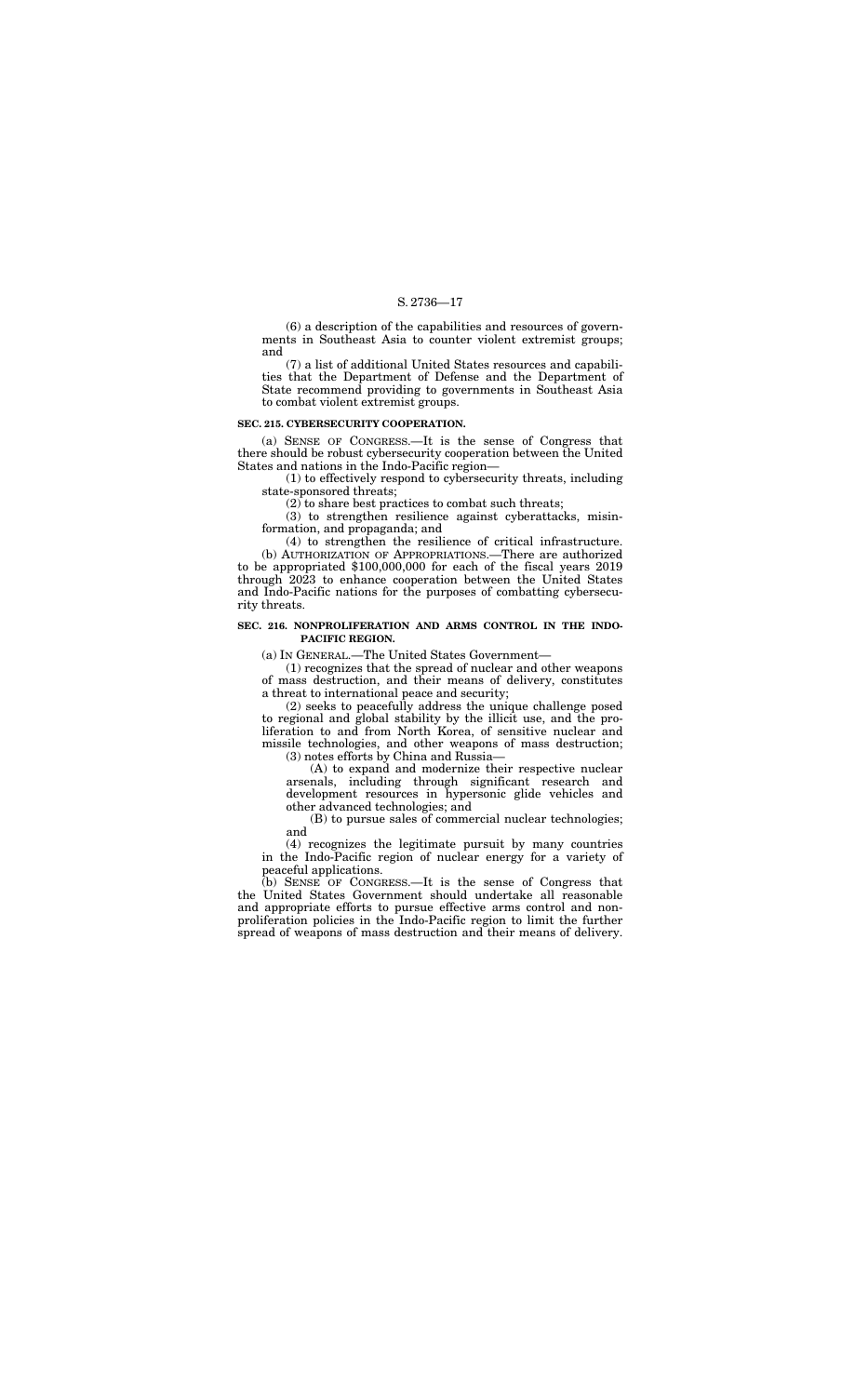## **TITLE III—PROMOTING UNITED STATES ECONOMIC INTERESTS IN THE INDO-PACIFIC REGION**

#### **SEC. 301. FINDINGS; SENSE OF CONGRESS.**

(a) FINDINGS.—Congress makes the following findings:

(1) According to the United States Chamber of Commerce, by 2030—

(A) 66 percent of the global middle class population will be living in Asia; and

(B) 59 percent of middle class consumption will take place in Asia.

(2) According to the Asian Development Bank—

(A) Asian countries have signed 140 bilateral or regional trade agreements; and

(B) 75 more trade agreements with Asian countries are under negotiation or concluded and awaiting entry into force.

(3) Free trade agreements between the United States and 3 nations in the Indo-Pacific region (Australia, Singapore, and the Republic of Korea) have entered into force.

(4) The member states of the Association of Southeast Asian Nations (referred to in this section as ''ASEAN''), as a group—

(A) represent the fifth largest economy in the world; and

(B) have a combined gross domestic product of \$2,400,000,000,000.

(5) The economy comprised of ASEAN member states grew by 66 percent between 2006 and 2015, and the total value of bilateral trade between the United States and ASEAN member states has increased by 78 percent since 2004.

(6) In 2015, the trade surplus of goods sold by companies in ASEAN member states to consumers in the United States was \$77,000,000,000, while the United States 2015 trade surplus of services provided to consumers in ASEAN member states was \$8,000,000,000.

(7) According to US-ASEAN Business Council, goods and services exported from the United States to ASEAN member states support 550,000 jobs in the United States.

(8) According to the Business Roundtable—

(A) the United States, Australia, Brunei, Canada, Chile, Japan, Malaysia, Mexico, New Zealand, Peru, Singapore and Vietnam were responsible for a combined 40 percent of global gross domestic product in 2017; and

(B) United States bilateral trade with the other nations referred to in subparagraph (A) supports 15,600,000 jobs in the United States.

(9) According to the United States National Security Strategy—

(A) ASEAN and Asia-Pacific Economic Cooperation "remain centerpieces of the Indo-Pacific's regional architecture and platforms for promoting an order based on freedom''; and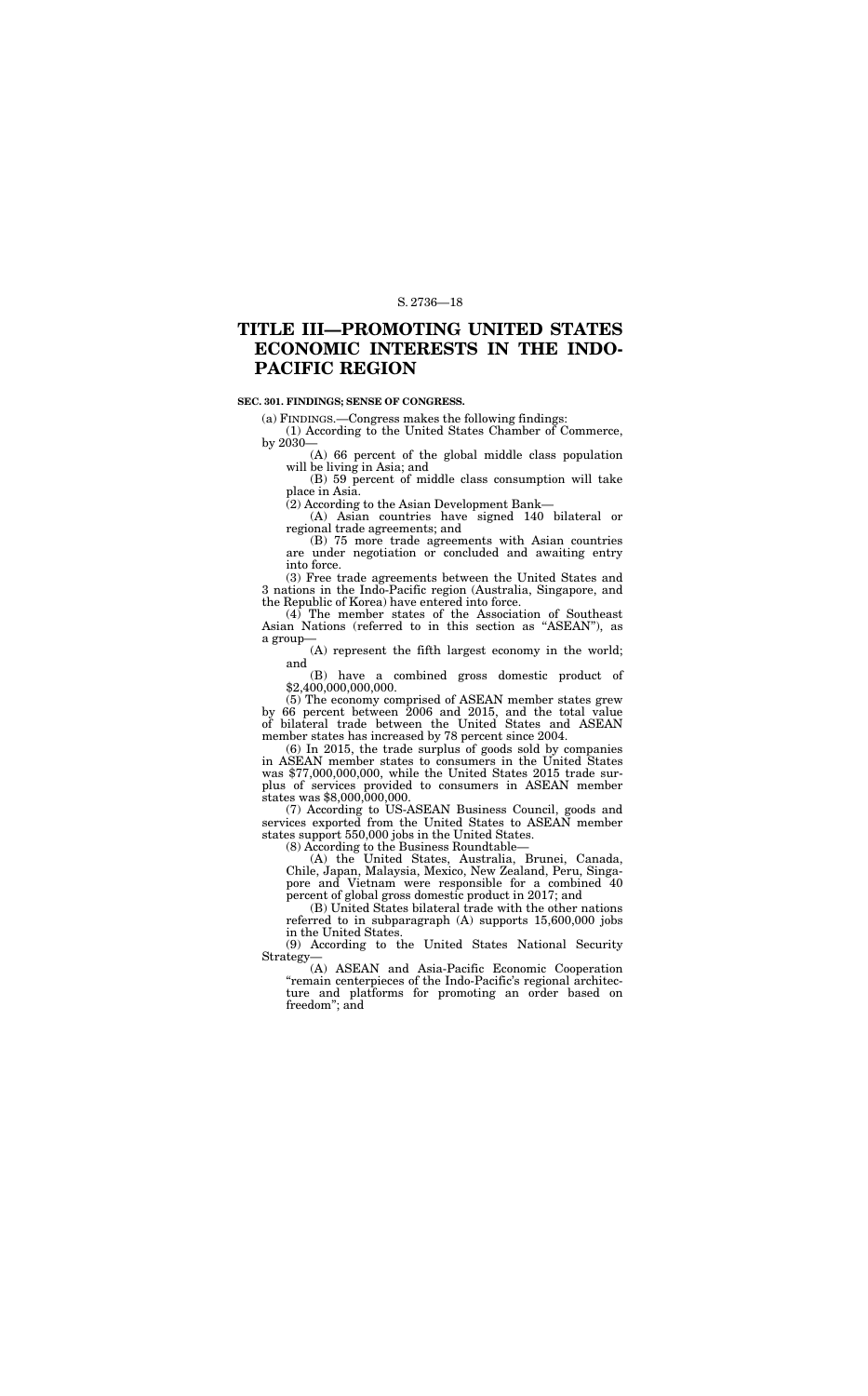(B) the United States will ''work with partners to build a network of states dedicated to free markets and protected from forces that would subvert their sovereignty.''.

(b) SENSE OF CONGRESS.—It is the sense of Congress that trade between the United States and the nations in the Indo-Pacific region is vitally important to the United States economy, United States exports, and jobs in the United States.

#### **SEC. 302. INDO-PACIFIC TRADE NEGOTIATIONS, MULTILATERAL AGREEMENTS, AND REGIONAL ECONOMIC SUMMITS.**

Congress supports—

(1) multilateral, bilateral, or regional trade agreements with partners that—

(A) comply with trade obligations and respect, promote, and strictly adhere to the rule of law; and

(B) increase United States employment and expand the economy;

(2) formal economic dialogues that include concrete, verifiable, and measured outcomes;

(3) negotiations under the auspices of the World Trade Organization, including negotiations to enter into appropriate plurilateral and sectoral agreements;

(4) full implementation of the World Trade Organization's Trade Facilitation Agreement by Indo-Pacific countries; and

(5) the proactive, strategic, and continuing high-level use of the Asia-Pacific Economic Cooperation forum, the East Asia Summit, and the Group of 20 to pursue United States economic objectives in the Indo-Pacific region.

#### **SEC. 303. UNITED STATES-ASEAN ECONOMIC PARTNERSHIP.**

The President should seek to develop to negotiate a comprehensive economic engagement framework with the Association of Southeast Asian Nations.

#### **SEC. 304. TRADE CAPACITY BUILDING AND TRADE FACILITATION.**

(a) IN GENERAL.—The President is encouraged to produce a robust and comprehensive trade capacity building and trade facilitation strategy, including leveling the playing field for American companies competing in the Indo-Pacific region.

(b) AUTHORIZATION OF APPROPRIATIONS.—There are authorized to be appropriated such amounts as may be necessary to carry out subsection (a).

#### **SEC. 305. INTELLECTUAL PROPERTY PROTECTION.**

(a) IN GENERAL.—The President should takes steps to strengthen the enforcement of United States intellectual property laws as a top priority, including taking all appropriate action to deter and punish commercial cyber-enabled theft of intellectual property.

(b) ANNUAL REPORT.—Not later than 180 days after the date of the enactment of this Act, and annually thereafter for the following 5 years, the President shall submit a report to Congress that—

(1) describes the efforts of the United States Government to combat intellectual property violations and commercial cyberenabled theft in the Indo-Pacific region, particularly the People's Republic of China; and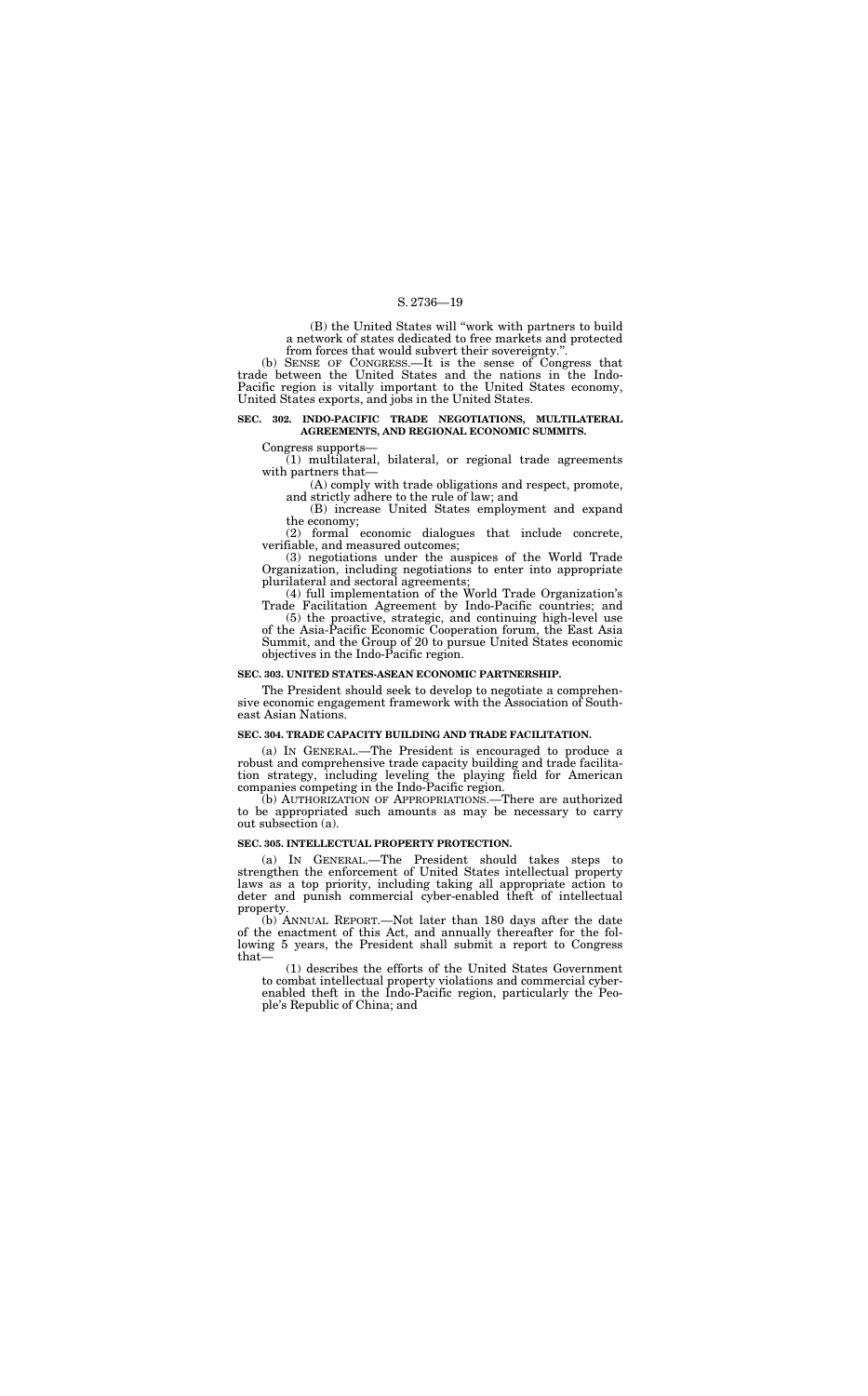(2) includes a country-by-country assessment of priority areas for United States engagement and capacity building assistance.

(c) AUTHORIZATION OF APPROPRIATIONS.—There are authorized to be appropriated to the United States Trade Representative such amounts as may be necessary to sponsor bilateral and multilateral activities designed to build capacity in the identified priority areas described in the annual report required under subsection (b).

#### **SEC. 306. ENERGY PROGRAMS AND INITIATIVES.**

(a) INDO-PACIFIC ENERGY STRATEGY.—

(1) STRATEGY.—Not later than 180 days after the date of the enactment of this Act, and annually thereafter for the following 5 years, the President shall establish a comprehensive, integrated, multiyear strategy to encourage the efforts of Indo-Pacific countries to implement national power strategies and cooperation with United States energy companies and the Department of Energy national laboratories to develop an appropriate mix of power solutions to provide access to sufficient, reliable, and affordable power in order to reduce poverty, drive economic growth and job creation, and to increase energy security in the Indo-Pacific region.

(2) AUTHORIZATION OF APPROPRIATIONS.—There are authorized to be appropriated \$1,000,000 for each of the fiscal years 2019 through 2023 to carry out paragraph (1).

(b) RELIABLE ENERGY PARTNERSHIPS.—It is the sense of Congress that the United States should explore opportunities to partner with the private sector and multilateral institutions, such as the World Bank and the Asian Development Bank, to promote universal access to reliable electricity in the Indo-Pacific region, including Myanmar (historically known as ''Burma'').

#### **SEC. 307. LOWER MEKONG INITIATIVE.**

(a) IN GENERAL.—The Secretary of State, in cooperation with the Administrator of the United States Agency for International Development, should increase regional engagement in the areas of environment, health, education, and infrastructure development with the Lower Mekong countries, including—

(1) assisting in the development of programs that focus on forecasting environmental challenges and resilience;

(2) assisting with transnational cooperation on sustainable uses of forest and water resources with the goal of preserving the biodiversity of the Mekong Basin and access to safe drinking water;

(3) assisting with education enrollment and broadband internet connectivity, particularly English training and connectivity in rural communities; and

(4) improving global health in the Lower Mekong countries, including—

(A) reducing the HIV/AIDS infection rate; and

(B) helping regional partners to track and treat malaria and tuberculosis.

(b) REPORT.—Not later than 180 days after the date of the enactment of this Act, and annually thereafter through 2023, the Secretary of State, in cooperation with the Administrator of the United States Agency for International Development, shall submit a report to Congress that includes—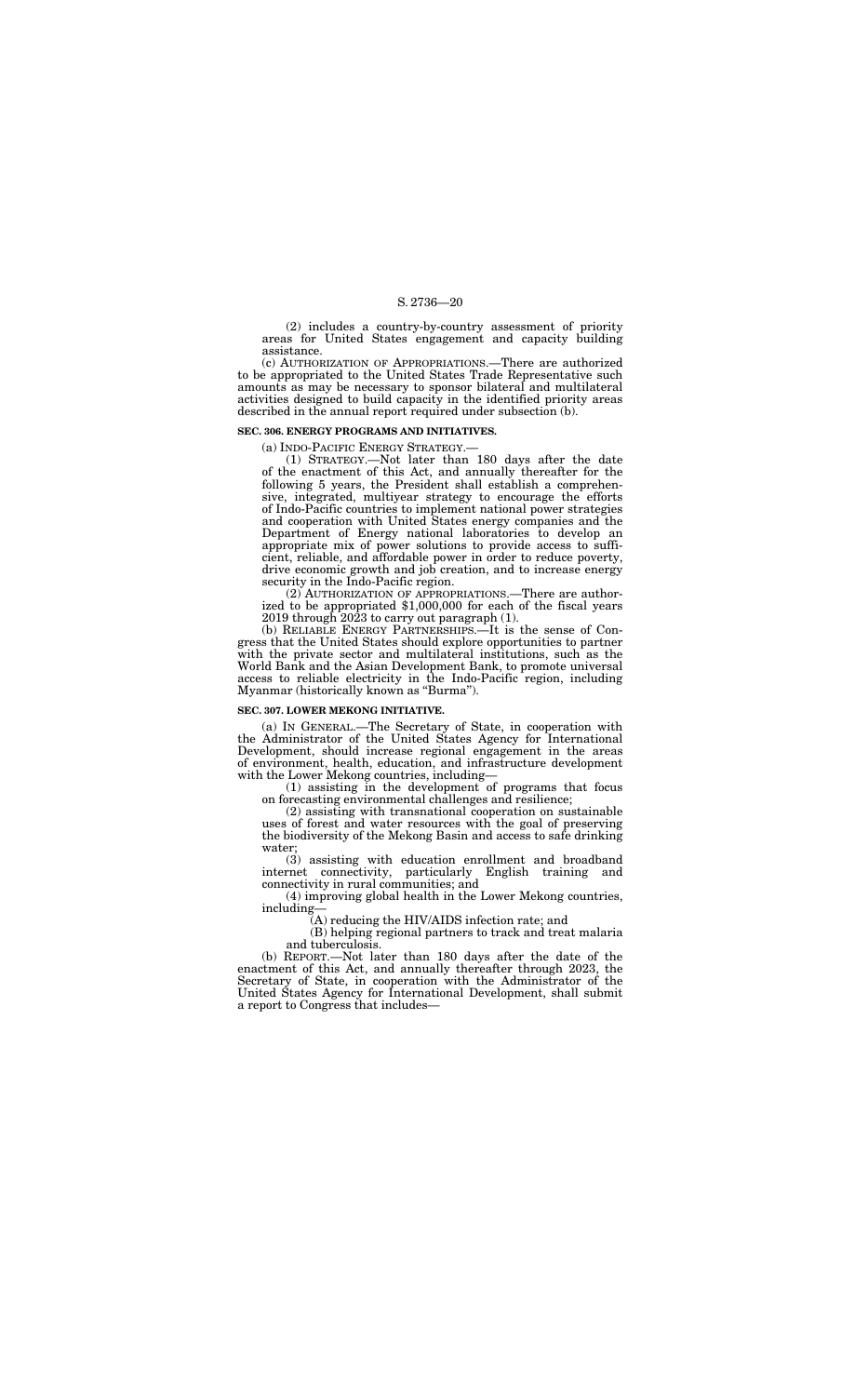(1) a list and evaluation of Lower Mekong Initiative activities since its inception in 2009;

(2) a strategy for any increased regional engagement and measures of success for the activities described in paragraph (1); and

(3) an accounting of funds used to execute Lower Mekong Initiative activities.

#### **SEC. 308. SENSE OF CONGRESS ON ECONOMIC GROWTH AND NATURAL RESOURCE CONSERVATION.**

It is the sense of Congress that the President should encourage the governments of countries in the Indo-Pacific region and United States private sector interests with operations and investments in the region to deploy agriculture practices that—

(1) conserve natural resources; and

(2) preserve culturally and ecological valuable lands and water bodies.

#### **SEC. 309. SENSE OF CONGRESS IN SUPPORT OF WOMEN'S ECONOMIC RIGHTS.**

It is the sense of the Congress that the United States should—

(1) support activities that secure private property rights and land tenure for women in developing countries in Asia, including—

 $(1)$  The promotion of human rights and respect for democratic values in the Indo-Pacific region is in the United States' national security interest.

(A) establishing legal frameworks to give women equal rights to own, register, use, profit from, and inherit land and property;

(B) improving legal literacy to enable women to exercise the rights described in subparagraph (A); and

(C) increasing the capacity of law enforcement and community leaders to enforce such rights;

(2) work with Asian civil society, governments, and multilateral organizations to increase the capability of disadvantaged women and girls in Asia—

(A) to realize their rights;

(B) to determine their life outcomes;

(C) to assume leadership roles; and

(D) to influence decision-making in their households, communities, and societies; and

(3) seek to expand access to appropriate financial products and services for women-owned micro, small, and medium-sized enterprises in Asia.

## **TITLE IV—PROMOTING UNITED STATES VALUES IN THE INDO-PACIFIC REGION**

#### **SEC. 401. FINDINGS.**

Congress makes the following findings:

(2) Continued support for human rights, democratic values, and good governance is critical to a successful United States diplomatic strategy in the Indo-Pacific.

(3) Strong support for human rights and democracy in the Indo-Pacific region is critical to efforts to reduce poverty,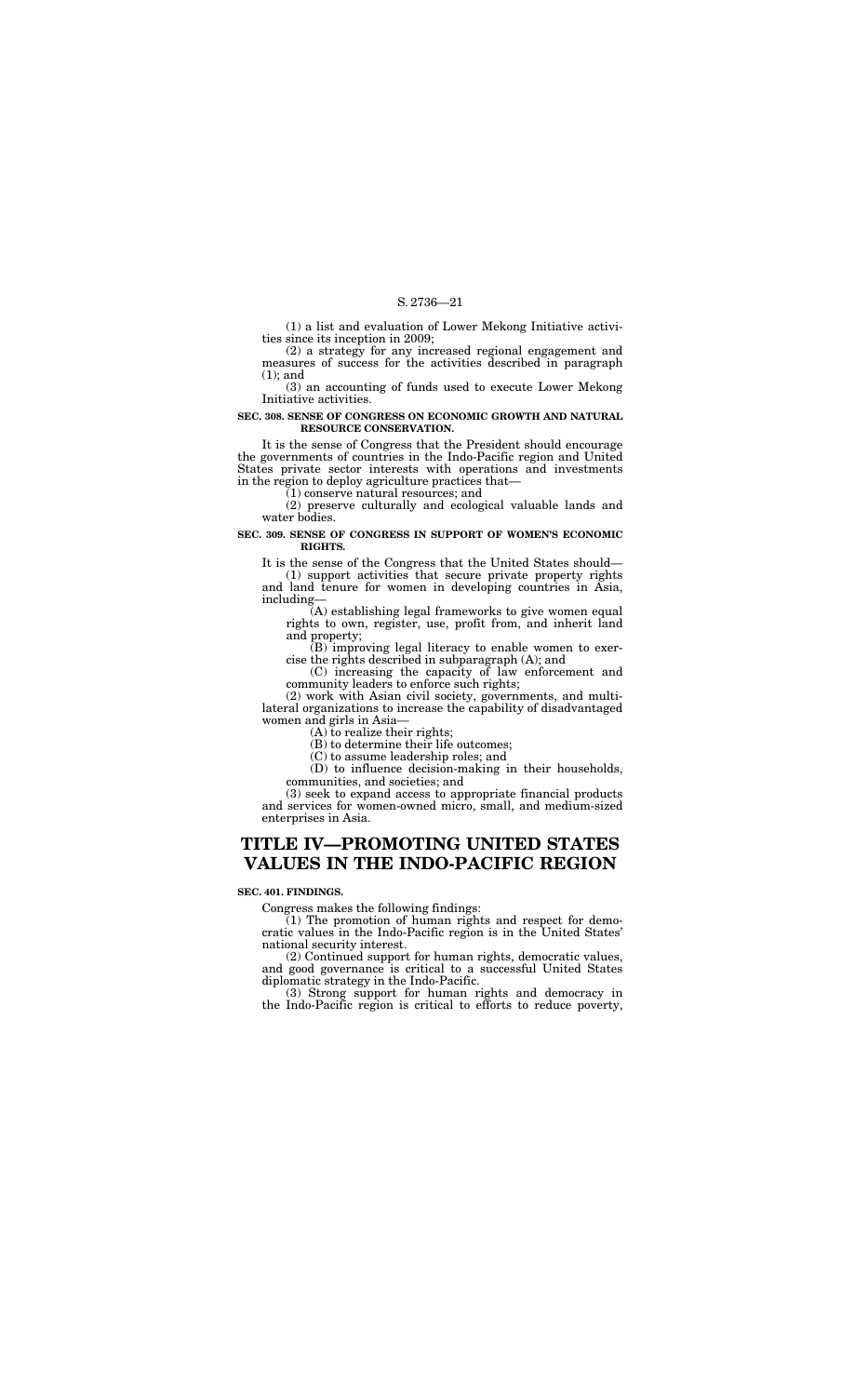(4) There are serious concerns with the rule of law and civil liberties in Cambodia, China, North Korea, Laos, Thailand, and Vietnam, which have all been identified by Freedom House as "Not Free"

build rule of law, combat corruption, reduce the allure of extremism, and promote economic growth.

(5) There have been unacceptable human rights developments in—

(A) Burma (Myanmar), which has been identified by Freedom House as ''Partly Free'', and the Department of State has declared that the violence against the Rohingya constitutes ethnic cleansing;

(B) the Philippines, which has been identified by Freedom House as ''Partly Free'', and where there are continued disturbing reports of extra-judicial killings; and

(C) China, where forced disappearances, extralegal detentions, invasive and omnipresent surveillance, and lack of due process in judicial proceedings remain troublesome. (6) according to the National Security Strategy, the United States—

(A) will ''support, with our words and actions, those who live under oppressive regimes and who seek freedom, individual dignity, and the rule of law'';

 $(2)$  the United States should advocate and support a Ministerial to Advance Press Freedom in the Indo-Pacific to convene government and civil society, including journalists, to discuss and address the challenges facing press freedom in the Indo-Pacific region.

(B) ''may use diplomacy, sanctions, and other tools to isolate states and leaders who threaten our interests and whose actions run contrary to our values''; and

(C) ''will support efforts to advance women's equality, protect the rights of women and girls, and promote women and youth empowerment programs''.

#### **SEC. 402. TRAFFICKING-IN-PERSONS.**

The President is encouraged to pursue additional efforts to combat trafficking in persons and human slavery in the Indo-Pacific region.

## **SEC. 403. FREEDOM OF THE PRESS.**

It is the sense of Congress that—

(1) United States Government officials should lead by example—

(A) by continuing to advocate for freedom of the press in the Indo-Pacific region; and

(B) by engaging with the press corps at every appropriate opportunity; and

#### **SEC. 404. DEMOCRACY, HUMAN RIGHTS, AND LABOR PERSONNEL.**

It is the sense of Congress that—

(1) United States embassies and consulates in the Indo-Pacific region should have personnel, as appropriate, who are dedicated to reporting on and advancing United States democracy, human rights, labor, anti-corruption, and good governance policy interests; and

(2) appropriate resources should be made available to carry out such activities.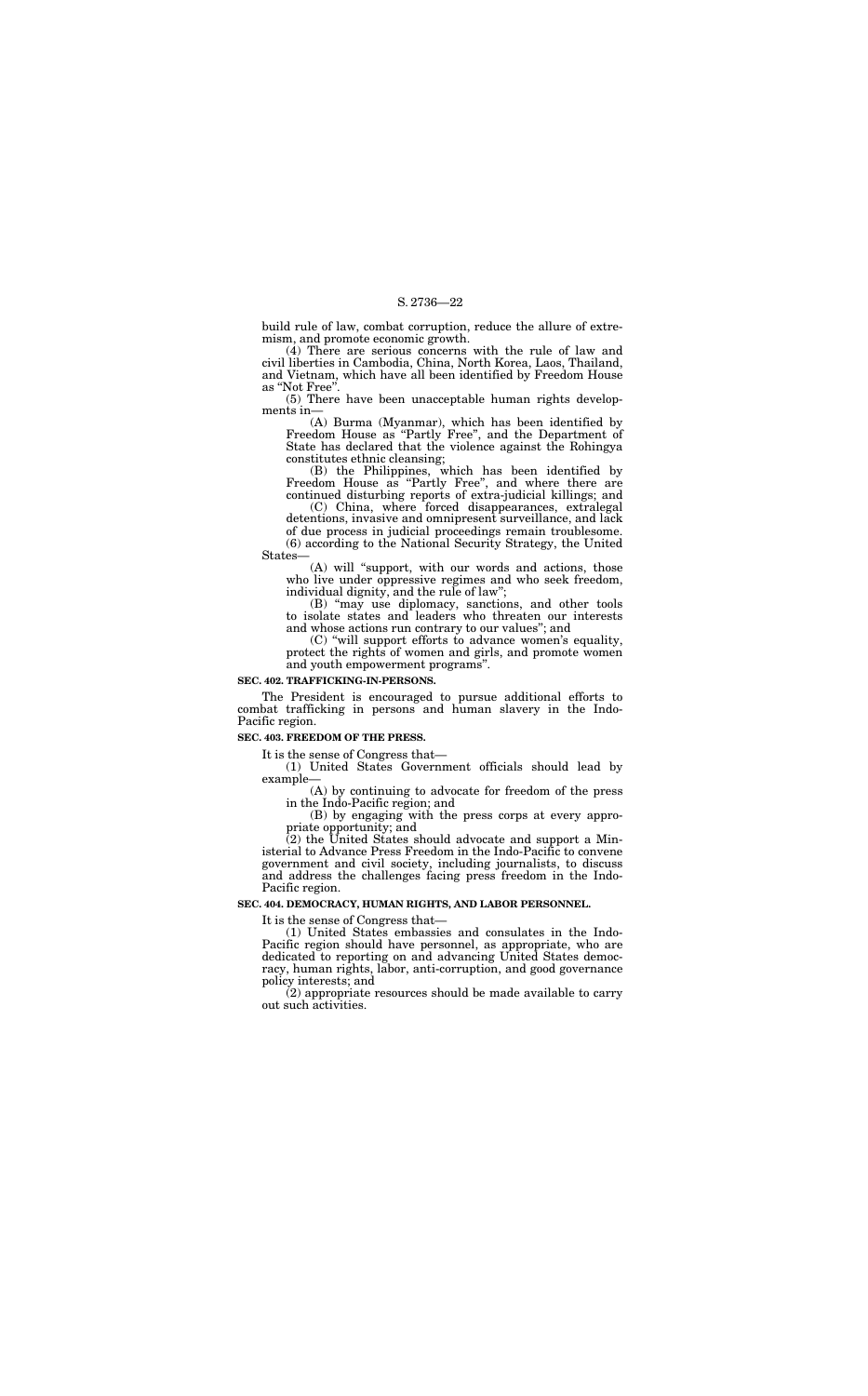#### **SEC. 405. BILATERAL AND REGIONAL DIALOGUES; PEOPLE-TO-PEOPLE ENGAGEMENT.**

The Secretary of State should, as appropriate—

(1) establish high-level bilateral and regional dialogues with nations in the Indo-Pacific region regarding human rights and religious freedom violations;

(2) establish or support robust, people-to-people exchange programs in the Indo-Pacific region, particularly programs engaging young leaders; and

(3) establish educational exchanges and capacity-building programs emphasizing civil society development.

#### **SEC. 406. ASSOCIATION OF SOUTHEAST ASIAN NATIONS HUMAN RIGHTS STRATEGY.**

(a) SENSE OF CONGRESS.—It is the sense of Congress that the United States should continue to work with ASEAN to improve the capacity of ASEAN to address human rights, democracy, and good governance issues in Southeast Asia.

(b) STRATEGY.—Not later than 90 days after the date of the enactment of this Act, the Secretary of State, after consultation with the Administrator of the United States Agency for International Development, shall submit a strategy to the appropriate congressional committees to increase cooperation with ASEAN to promote human rights, democracy, and good governance in Southeast Asia.

(c) CONTENTS.—The strategy submitted under subsection (b) should include—

(1) an assessment of the types of United States Government resources available to support increased cooperation; and

(2) an assessment to identify entities within ASEAN that the United States could potentially support or partner with to promote human rights, democracy, and good governance in Southeast Asia.

#### **SEC. 407. FREEDOM OF INFORMATION TO NORTH KOREA.**

The President is encouraged to continue efforts to enhance freedom of information access with regard to North Korea.

#### **SEC. 408. SENSE OF CONGRESS ON IMPOSITION OF SANCTIONS AND SUSPENSION OF UNITED STATES ASSISTANCE.**

(a) SANCTIONS.—It is the sense of Congress that the President should impose targeted financial penalties and visa ban sanctions, in accordance with applicable law and other relevant authorities, on any individual or entity that—

(1) violates human rights or religious freedoms; or

(2) engages in censorship activities.

(b) SUSPENSION OF FOREIGN ASSISTANCE.—It is the sense of Congress that the President should, in accordance with applicable law, terminate, suspend, or otherwise alter United States economic assistance to any country that has engaged in serious violations of human rights or religious freedoms.

#### **SEC. 409. AUTHORIZATION OF APPROPRIATIONS.**

(a) PROMOTION OF DEMOCRACY IN THE INDO-PACIFIC REGION.— (1) IN GENERAL.—There is authorized to be appropriated \$210,000,000, for each of the fiscal years 2019 through 2023, to promote democracy, strengthen civil society, human rights, rule of law, transparency, and accountability in the Indo-Pacific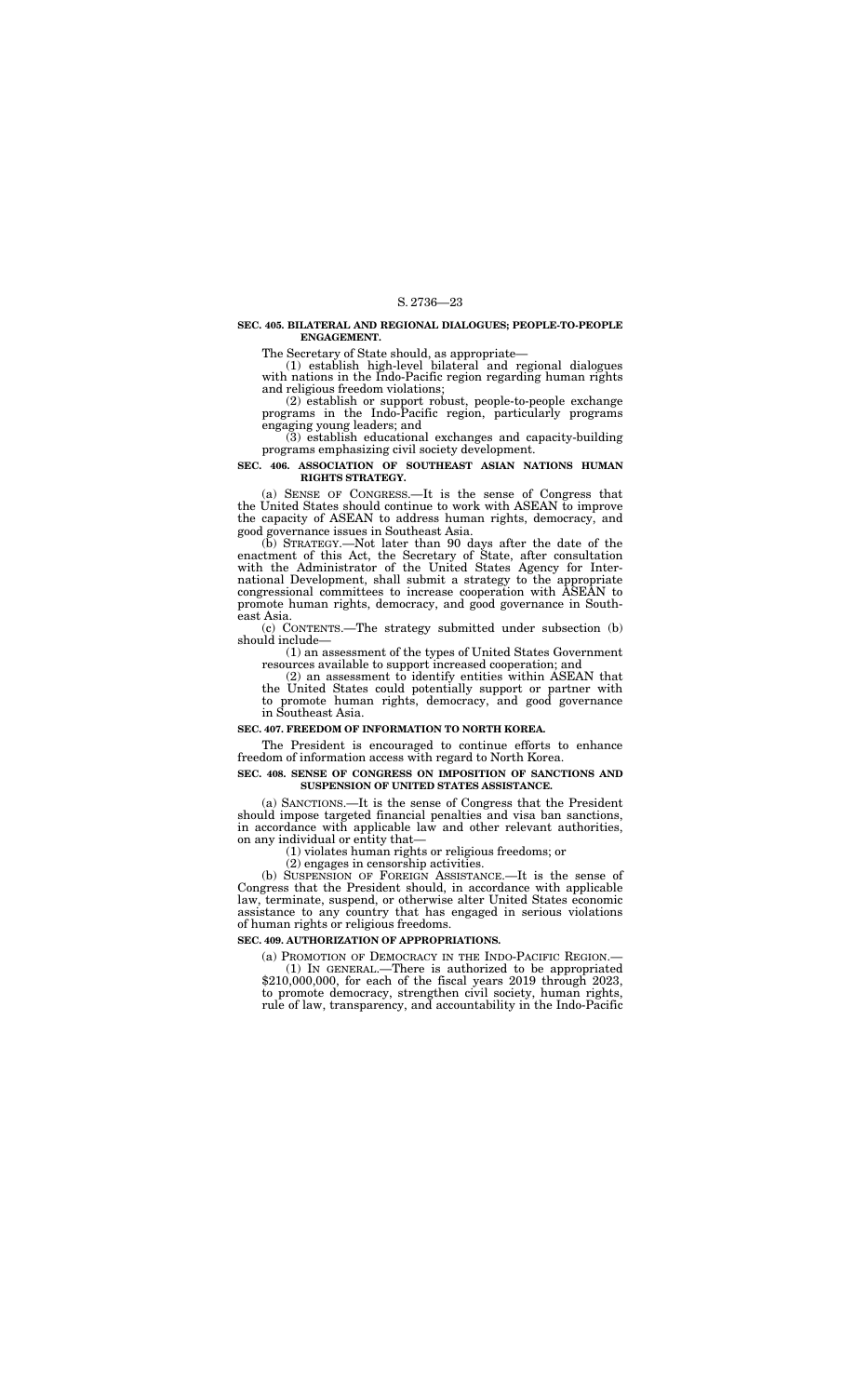region, including for universities, civil society, and multilateral institutions that are focusing on education awareness, training, and capacity building.

(2) DEMOCRACY IN CHINA.—Amounts appropriated pursuant to paragraph (1) shall be made available for United States Government efforts, led by the Assistant Secretary of State for Democracy, Human Rights, and Labor, to promote democracy, the rule of law, and human rights in the People's Republic of China.

(3) TIBET.—Amounts appropriated pursuant to paragraph (1) shall be made available for nongovernmental organizations to support activities preserving cultural traditions and promoting sustainable development, education, and environmental conservation in Tibetan communities in the Tibet Autonomous Region and in other Tibetan communities in China, India, and Nepal.

#### **SEC. 410. INDO-PACIFIC HUMAN RIGHTS DEFENDERS.**

(a) DEFINED TERM.—In this section, the term ''human rights defenders'' means individuals, working alone or in groups, who nonviolently advocate for the promotion and protection of universally recognized human rights and fundamental freedoms if the advocacy of such issues may result in the risk of safety or life.

(b) SENSE OF CONGRESS.—It is the sense of Congress that human rights defenders in the Indo-Pacific region have been facing increased difficulties with the rise of unprecedented crackdowns and conflicts.

(c) AUTHORIZATION OF APPROPRIATIONS.—There are authorized to be appropriated \$1,000,000 for each of the fiscal years 2019 through 2023 to provide critical assistance to human rights defenders through the Department of State's Human Rights Defenders Fund.

(d) REPORT.—Not later than 180 days after the date of the enactment of this Act, and annually thereafter through 2023, the Secretary of State, in cooperation with the Administrator of the United States Agency for International Development, shall submit a report to Congress that includes—

(1) a list and evaluation of the Human Rights Defenders Fund activities since its inception;

(2) a strategy for any increased regional engagement and measures of success for the activities described in paragraph (1); and

(3) an accounting of funds used to execute the Human Rights Defender Fund activities.

#### **SEC. 411. YOUNG LEADERS PEOPLE-TO-PEOPLE INITIATIVES.**

There are authorized to be appropriated \$25,000,000 for each of the fiscal years 2019 through 2023 to support Indo-Pacific young leaders initiatives, including the Young Southeast Asian Leaders Initiative, the ASEAN Youth Volunteers Program, and other peopleto-people exchange programs that focus on building the capacity of democracy, human rights, and good governance activists in the Indo-Pacific region.